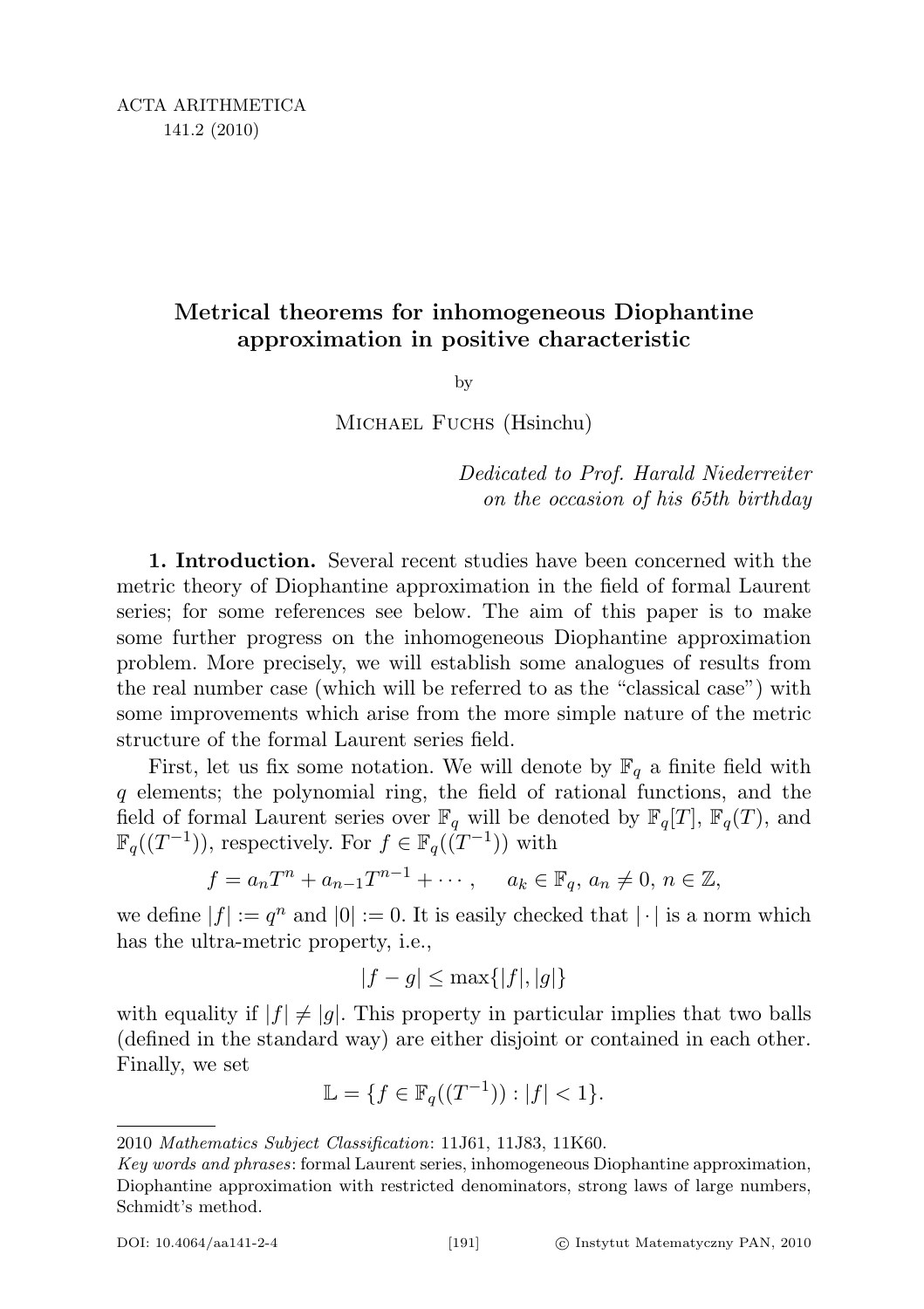Note that  $\mathbb L$  equipped with the restriction of the norm to  $\mathbb L$  is a compact abelian group. Consequently, there exists a unique, translation-invariant probability measure which will be denoted by m.

In the following, we will be concerned with the inhomogeneous Diophantine approximation problem: for  $f, g \in \mathbb{L}$  consider the Diophantine inequality

<span id="page-1-0"></span>(1) 
$$
|Qf - g - P| < \frac{1}{q^{n+l_n}}, \quad Q \text{ is monic, } \deg Q = n,
$$

whose solutions are pairs of polynomials  $\langle P, Q \rangle \in \mathbb{F}_q[T] \times \mathbb{F}_q[T]$  with  $Q \neq 0$ (throughout this work we will use  $\langle \cdot, \cdot \rangle$  to denote pairs, whereas  $(\cdot, \cdot)$  is reserved for the gcd). Here,  $l_n$  is a sequence of non-negative integers. In particular, note that  $l_n$  just depends on deg Q.

In a recent paper, C. Ma and W.-Y. Su [\[8\]](#page-17-0) investigated the above problem and proved a Khinchin type 0-1 law for the number of solutions if both f and g are chosen randomly (with respect to m) from  $\mathbb{L}$ . Their result is an analogue of a result of J. W. S. Cassels [\[3\]](#page-17-1) from the classical case, where this situation is sometimes called the "double-metric" case. Moreover, the following two "single-metric" cases were considered over the real number field as well (e.g., see [\[11\]](#page-17-2) and [\[12\]](#page-17-3)): (S1) fix f and choose a random  $g \in \mathbb{L}$ ; (S2) fix g and choose a random  $f \in \mathbb{L}$ .

In this paper, we are interested in stochastic properties of the solution set of [\(1\)](#page-1-0) for  $f, g$  such that the number of solutions is infinite. More precisely, we will derive strong laws of large numbers with error terms for the number of solutions  $\langle P, Q \rangle$  of [\(1\)](#page-1-0) with deg  $Q \leq N$ . Such results have so far only been established for (S2) with  $g = 0$ ; see [\[6\]](#page-17-4) and H. Nakada and R. Natsui [\[9\]](#page-17-5). Here, we will further improve these results and extend them to general g. So, the main part of the paper will focus on the case  $(S2)$ . The other "single-metric" case and the "double-metric" case exhibit a somehow different behavior and will be only briefly discussed in the final section.

From now on, let  $g \in \mathbb{L}$  be fixed. Moreover, define

$$
\Psi(N) := \sum_{n \le N} \frac{1}{q^{l_n}}.
$$

<span id="page-1-1"></span>Our first result reads as follows.

THEOREM 1. The number of solutions of [\(1\)](#page-1-0) with  $0 \le \deg Q \le N$  is

$$
\Psi(N) + \mathcal{O}(\Psi(N)^{1/2} (\log \Psi(N))^{2+\epsilon}), \quad a.s.,
$$

where  $\epsilon > 0$  is an arbitrary constant.

This result is an analogue of a result of W. M. Schmidt [\[11\]](#page-17-2) from the classical case. In fact, we will use a variant of Schmidt's method to prove it. Note, however, that the error term is better than the one from the classical case. Moreover, no monotonicity assumption on  $l_n$  is required.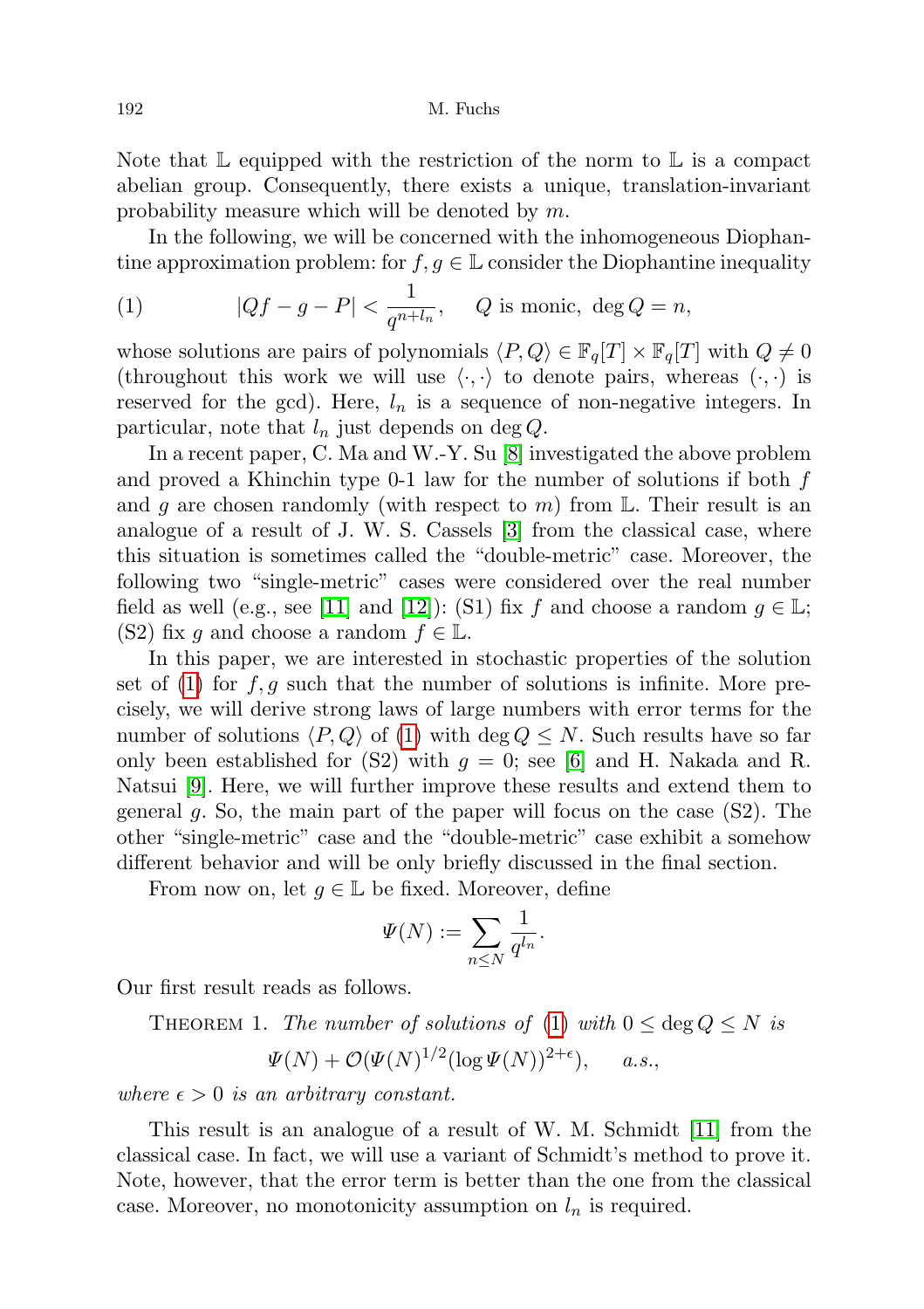For  $g = 0$  the improved error term was also achieved in the classical case; see G. Harman [\[7\]](#page-17-6). The result in this special case improves upon Theorem 3 in [\[9\]](#page-17-5) by removing some further technical conditions on  $l_n$  and providing an error term. Moreover, our result completes the main result in [\[4\]](#page-17-7) which was concerned with Diophantine approximation of linear forms with at least two terms. Here, the missing case of only one term is considered. As in the real case, the current situation turns out to be more complex, a claim which is further supported by the fact that the result in  $[4]$  has a better error term; for a discussion of this phenomenon in the real case see [\[10\]](#page-17-8).

In fact, our method of proof can be used to obtain even more general results. More precisely, the method will allow us to investigate inhomogeneous Diophantine approximation with restricted denominators as well. Therefore, replace [\(1\)](#page-1-0) by

<span id="page-2-0"></span>(2) 
$$
|F(Q)f - g - P| < \frac{1}{q^{n+l_n}}, \quad Q \text{ is monic, } \deg Q = n,
$$

where  $l_n$  is as above and F is a function from  $\mathbb{F}_q[T]$  into  $\mathbb{F}_q[T]$ .

First, we will fix some further notation. Let

$$
\mathcal{F} := \{Q : Q \text{ monic and } F(Q) \neq 0\}
$$

and denote by  $\mathcal{F}_n$  the subset of all polynomials  $Q \in \mathcal{F}$  with deg  $Q = n$ . Subsequently, we will only consider F with the following property: for  $Q, Q' \in \mathcal{F}$ with  $\deg Q \leq \deg Q'$ , we have  $\deg F(Q) \leq \deg F(Q')$ . Finally, set

$$
\Psi(N,\mathcal{F}) := \sum_{n \leq N} \frac{\#\mathcal{F}_n}{q^{n+l_n}}.
$$

Then the following generalization of the above result holds.

<span id="page-2-3"></span>THEOREM 2. Assume that  $F(Q)$  is either Q or 0. Then the number of solutions of [\(2\)](#page-2-0) with  $Q \in \mathcal{F}$  and  $0 \leq \text{deg } Q \leq N$  is

(3) 
$$
\Psi(N,\mathcal{F}) + \mathcal{O}(\Psi(N)^{1/2}(\log \Psi(N))^{2+\epsilon}), \quad a.s.,
$$

where  $\epsilon > 0$  is an arbitrary constant.

In particular, the latter result gives a meaningful asymptotic formula whenever

(4) 
$$
\liminf_{n \to \infty} \frac{\# \mathcal{F}_n}{q^n} > 0.
$$

Two important special cases are collected in the following corollary, the first of which has to be compared with the results in [\[6\]](#page-17-4).

## <span id="page-2-2"></span><span id="page-2-1"></span>Corollary 1.

(i) Let  $C, D \in \mathbb{F}_q[T]$  with  $\deg C < \deg D$ . Then the number of solutions of [\(1\)](#page-1-0) with  $Q \equiv C \mod D$  and  $0 \le \deg Q \le N$  is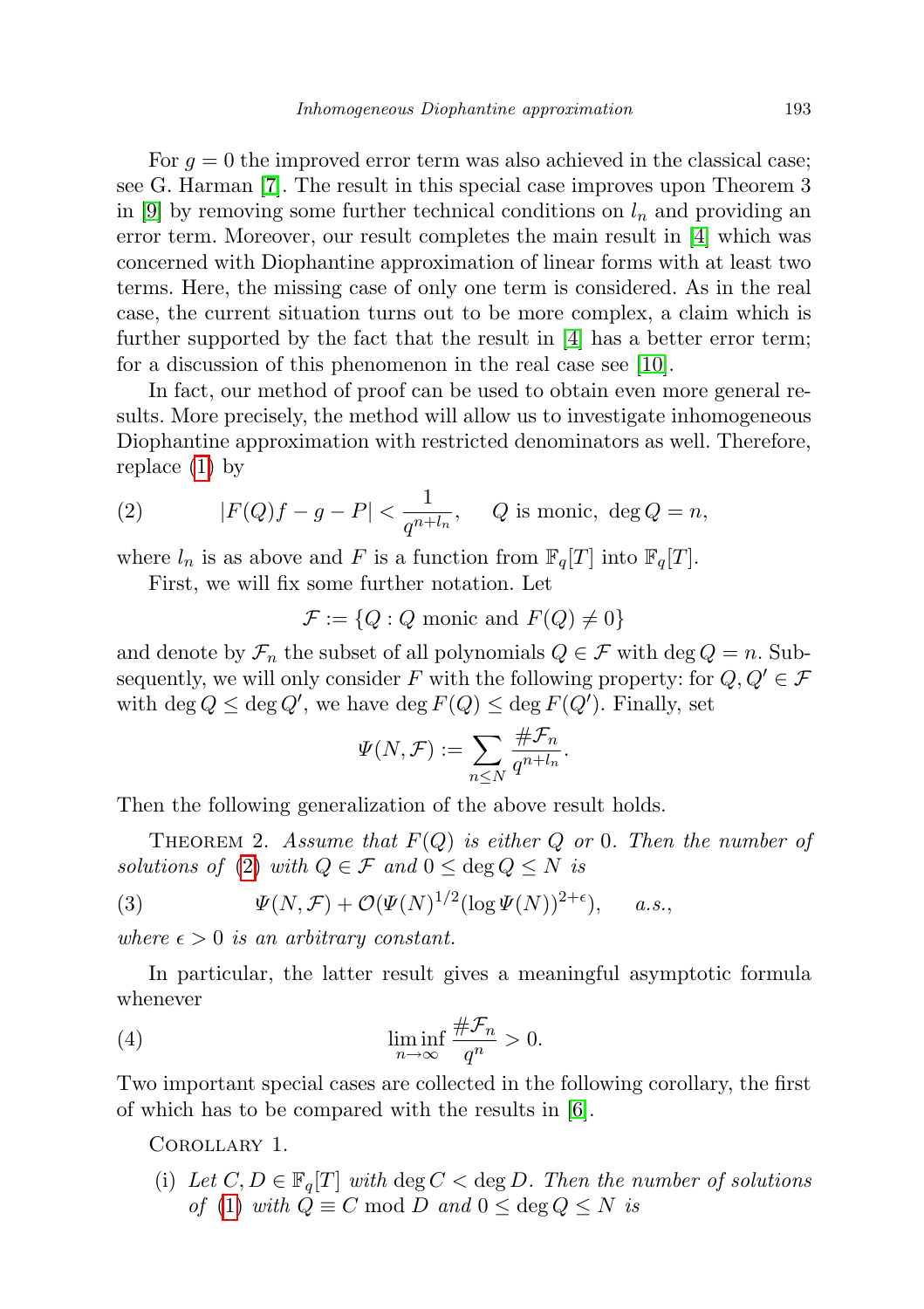(5) 
$$
\frac{1}{|D|}\Psi(N) + \mathcal{O}(\Psi(N)^{1/2}(\log \Psi(N))^{2+\epsilon}), \quad a.s.,
$$

where  $\epsilon > 0$  is an arbitrary constant.

(ii) The number of solutions of [\(1\)](#page-1-0) with Q monic, square-free and  $0 \leq$  $\deg Q \leq N$  is

(6) 
$$
\frac{q-1}{q}\Psi(N) + \mathcal{O}(\Psi(N)^{1/2}(\log \Psi(N))^{2+\epsilon}), \quad a.s.,
$$

where  $\epsilon > 0$  is an arbitrary constant.

Note that condition [\(4\)](#page-2-1) is not satisfied for some interesting  $\mathcal F$  such as the set of monic, irreducible polynomials. This situation, however, turns out to be simpler and we can obtain a strong law of large numbers with an even better error term. Therefore, we first prove an analogue of Theorem 3.1 in [\[7\]](#page-17-6) which holds for general F.

<span id="page-3-0"></span>THEOREM 3. The number of solutions of [\(2\)](#page-2-0) with  $Q \in \mathcal{F}$  and  $0 \leq$  $\deg Q \leq N$  is

$$
\Psi(N,\mathcal{F}) + \mathcal{O}(\Psi_0(N)^{1/2}(\log \Psi_0(N))^{3/2+\epsilon}), \quad a.s.,
$$

where  $\epsilon > 0$  is an arbitrary constant and

$$
\Psi_0(N) = \sum_{n \le N} \frac{1}{q^{n+l_n}} \sum_{m \le n} \sum_{Q \in \mathcal{F}_n} \sum_{Q' \in \mathcal{F}_m} \frac{|(F(Q), F(Q'))|}{|F(Q)|}.
$$

<span id="page-3-1"></span>This result entails the following corollary.

Corollary 2.

(i) Let

$$
\varPsi_1(N):=\sum_{n\leq N}\frac{1}{nq^{l_n}}.
$$

Then the number of solutions of [\(1\)](#page-1-0) with Q monic, irreducible and  $0 \leq \deg Q \leq N$  is

$$
\Psi_1(N) + \mathcal{O}(\Psi_1(N)^{1/2} (\log \Psi_1(N))^{3/2+\epsilon}), \quad a.s.,
$$

where  $\epsilon > 0$  is an arbitrary constant.

(ii) Let  $F(Q) = Q^t$  with  $t \geq 2$ . Then the number of solutions of [\(2\)](#page-2-0) with  $0 \leq \text{deg } Q \leq N$  is

 $\Psi(N) + \mathcal{O}(\Psi(N)^{1/2} (\log \Psi(N))^{3/2+\epsilon}), \quad a.s.,$ 

where  $\epsilon > 0$  is an arbitrary constant.

It is worth mentioning that Theorem [3](#page-3-0) does not give a meaningful result in the situations discussed in Theorem [1](#page-1-1) and Corollary [1.](#page-2-2) Consequently, part (ii) of Corollary [2](#page-3-1) shows that the complexities of  $t = 1$  and  $t \geq 2$  are rather different.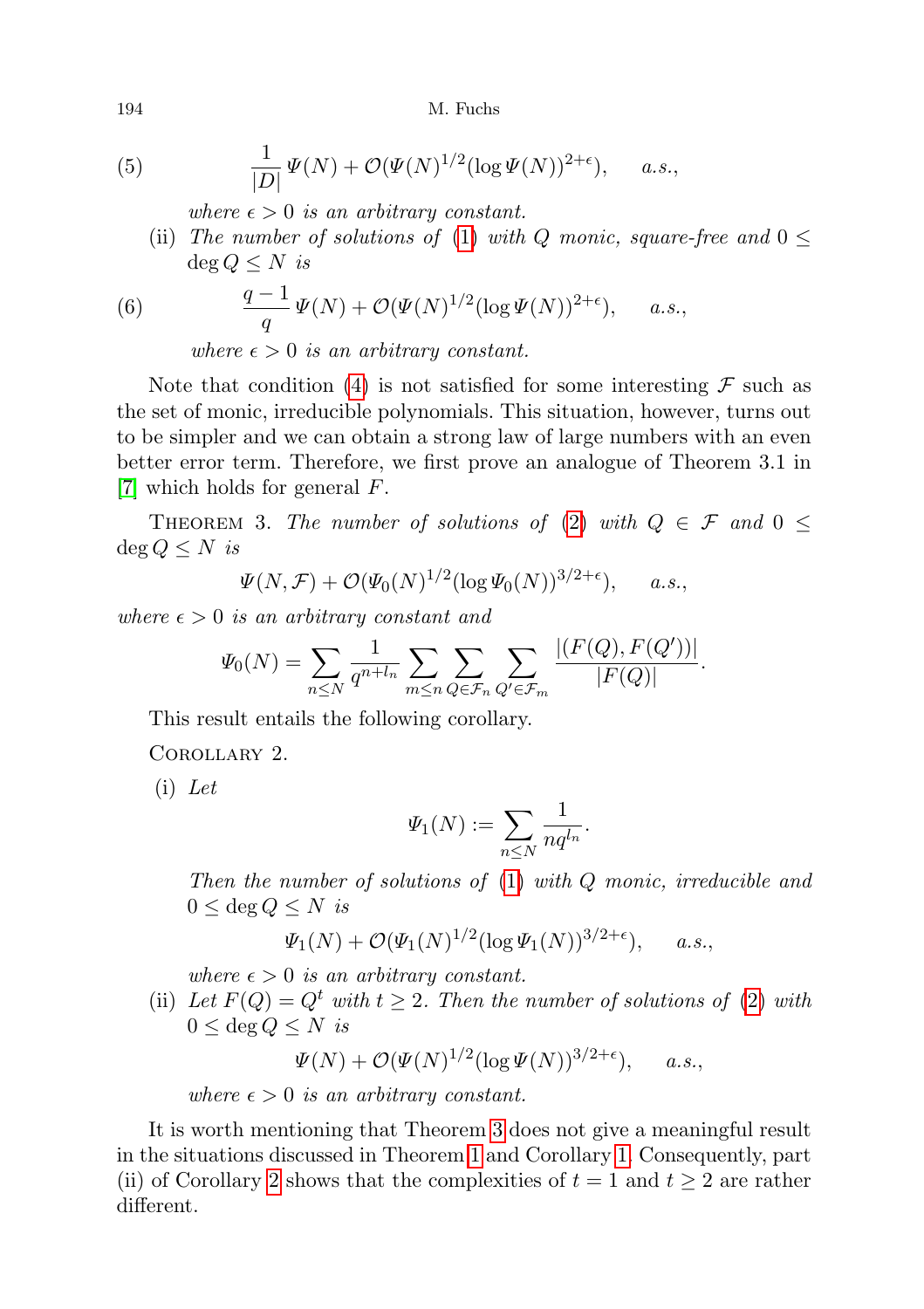We conclude the introduction by giving a short plan of the paper. In the next section, we will prove a weak independence result which will form the crucial step in deriving all results above. In particular, Theorem [3](#page-3-0) will follow rather quickly from this result and this will be demonstrated in the next section as well. Then, in Section 3, we will show how to adapt Schmidt's method to the current situation to obtain a proof of Theorem [1](#page-1-1) and Theorem [2.](#page-2-3) In the final section, we will then briefly discuss the other "single-metric" case and the "double-metric" case.

Notation. All logarithms appearing throughout this work will only attain values  $\geq 1$ , i.e.,  $\log_a x$  should be interpreted as  $\max{\log_a x, 1}$ . We will use Landau's notation  $f(x) = \mathcal{O}(g(x))$  as well as Vinogradov's notation  $f(x) \ll g(x)$  to indicate that there exists a constant  $C \geq 0$  such that  $|f(x)| \leq C|g(x)|$  for all x sufficiently large.

2. A weak independence result with applications. We start by proving a technical lemma that constitutes a refinement of Lemma 2.3 in [\[2\]](#page-17-9).

LEMMA 1. Let  $Q, Q'$  be two non-zero polynomials with  $n = \deg Q$ ,  $m =$  $\deg Q'$  and  $d = \deg (Q, Q')$ . Let l be a non-negative integer. Then the number N of pairs  $\langle P, P' \rangle$  with deg  $P < n$ , deg  $P' < m$  and

(7) 
$$
\left| \frac{g+P}{Q} - \frac{g+P'}{Q'} \right| < \frac{1}{q^{m+l}}
$$

satisfies

<span id="page-4-0"></span>
$$
N\begin{cases} = q^{n-l} & \text{if } n \ge l+d, \\ \le q^d & \text{if } n < l+d. \end{cases}
$$

Proof. First, [\(7\)](#page-4-0) can be reformulated to

$$
|g(Q'-Q) + PQ' - P'Q| < q^{n-l}.
$$

Next, write  $Q = (Q, Q') \cdot \bar{Q}$  and  $Q' = (Q, Q') \cdot \bar{Q}'$ . Then  $|g(\bar{Q}' - \bar{Q}) + P\bar{Q}' - P'\bar{Q}| < q^{n-l-d}.$ 

Let  $-C$  denote the polynomial part of  $g(\bar{Q}'-\bar{Q})$ . Now, we will consider two cases.

First, assume that  $n < l + d$ . Then a necessary condition for  $\langle P, P' \rangle$  to be a solution of the above inequality is  $P\overline{Q}' - P'\overline{Q} = C$ . Observe that for P with  $\deg P < n$  and

$$
(8) \t\t\t P\bar{Q}' \equiv C \bmod \bar{Q},
$$

we have  $P\overline{Q}' = C + P'\overline{Q}$  with some polynomial  $P'$  and

<span id="page-4-1"></span> $\deg P' + \deg \bar{Q} = \deg (P\bar{Q}' - C) \leq \deg P + \deg \bar{Q}' < n + \deg \bar{Q}'.$ 

Consequently, deg  $P' < m$ . So, either  $N = 0$  or N equals the number of solutions of [\(8\)](#page-4-1) which is  $q^d$ .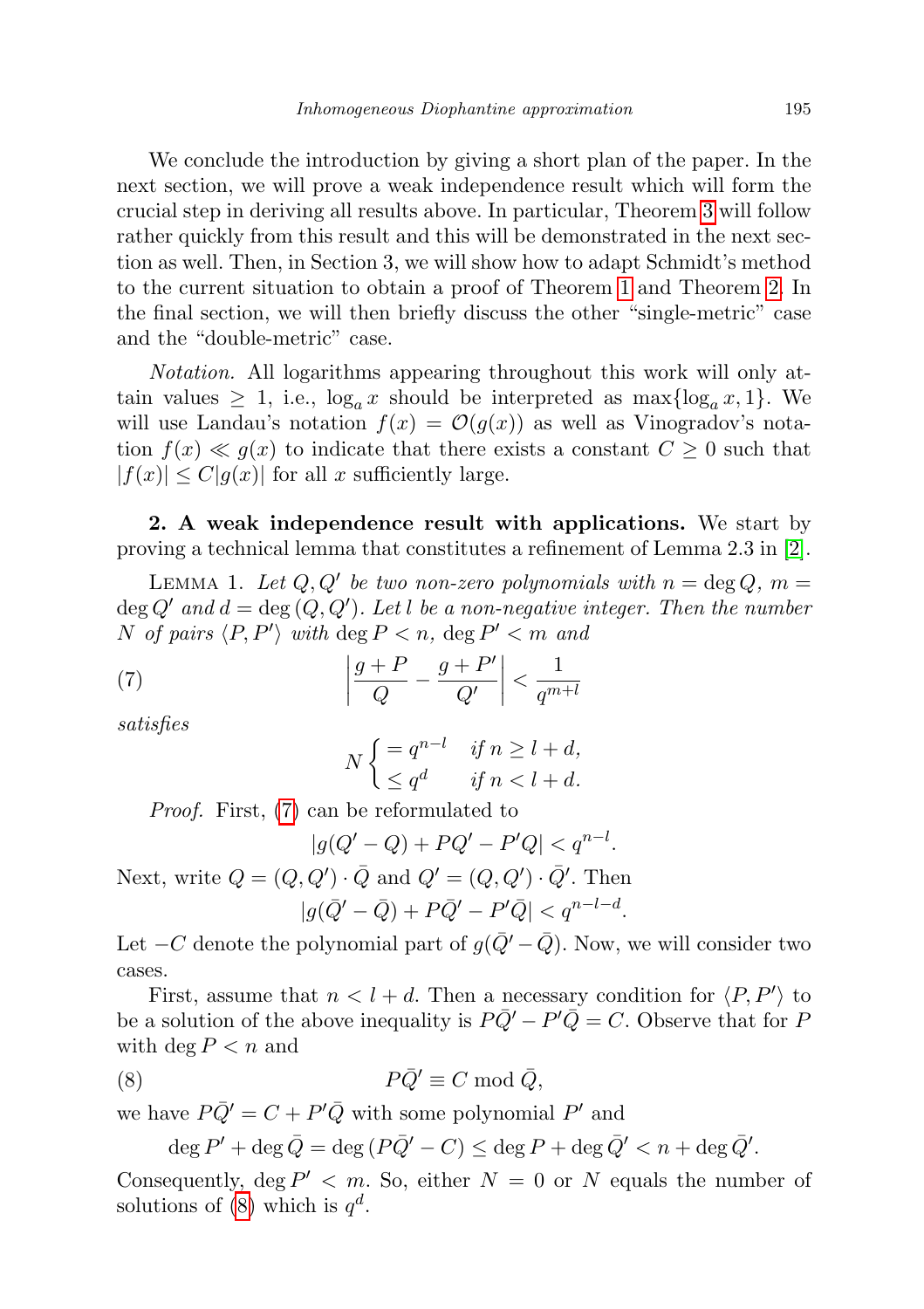Next, we consider  $n \geq l + d$ . Here, we can argue similarly, the only difference being that N equals the number of solutions of  $(8)$  with C replaced by  $C + D$  for all polynomials D with deg  $D < n - l - d$ . Consequently,  $N = q^{n-l}.$ 

Next, for  $Q \in \mathcal{F}_n$  we define

 $F_O := \{ f \in \mathbb{L} : f \text{ satisfies (2) with some } P \in \mathbb{F}_q[T] \}.$  $F_O := \{ f \in \mathbb{L} : f \text{ satisfies (2) with some } P \in \mathbb{F}_q[T] \}.$  $F_O := \{ f \in \mathbb{L} : f \text{ satisfies (2) with some } P \in \mathbb{F}_q[T] \}.$ 

Obviously,  $F_Q$  is the union of  $|F(Q)|$  disjoint balls. Consequently,

$$
m(F_Q) = \frac{1}{q^{n+l_n}}.
$$

Moreover, we have the following weak independence result.

<span id="page-5-0"></span>PROPOSITION 1. Let  $Q \in \mathcal{F}_n$ ,  $Q' \in \mathcal{F}_m$ , and  $d = \deg(F(Q), F(Q'))$ . Then

$$
m(F_Q \cap F_{Q'}) \le m(F_Q)m(F_{Q'}) + q^{d-\deg F(Q) - n - l_n}.
$$

*Proof.* First assume that  $n + l_n + \deg F(Q) \geq m + l_m + \deg F(Q')$ . Then all balls which make up  $F_Q$  have radius at most as large as the radius of the balls which make up  $F_{Q'}$ . So, by the ultra-metric property of the norm, we have to count how many of the balls with center  $(g+P)/F(Q)$  are contained in balls with center  $(g+P')/F(Q')$  and radius  $q^{-\deg F(Q')-m-l_m}$ , i.e., we have to count the number of solutions of

$$
\left|\frac{g+P}{F(Q)}-\frac{g+P'}{F(Q')}\right|<\frac{1}{q^{\deg F(Q')+m+l_m}}.
$$

The latter number is given by the above lemma. We first consider the case with deg  $F(Q) \geq m + l_m + d$ . Here, the number of solutions equals  $q^{\deg F(Q)-m-l_m}$ . So, we obtain

$$
m(F_Q \cap F_{Q'}) = \frac{|F(Q)|q^{-m-l_m}}{|F(Q)|q^{n+l_n}} = \frac{1}{q^{n+l_n}} \cdot \frac{1}{q^{m+l_m}} = m(F_Q)m(F_{Q'}).
$$

Hence, the assertion holds in this case. Now, consider the second case where  $\deg F(Q) < m + l_m + d$ . Then, again by the above lemma,

$$
m(F_Q \cap F_{Q'}) \le \frac{q^d}{q^{\deg F(Q) + n + l_n}}.
$$

Hence, the claim is proved in this case as well.

Next, if  $n + l_n \deg F(Q) < m + l_m + \deg F(Q')$ , we obtain from the arguments above the claim with the second term replaced by  $q^{d-\deg F(Q')-m-\bar{l}_m}$ . This term is trivially bounded by  $q^{d-\deg F(Q)-n-l_n}$ . Hence, the proof of the proposition is finished.  $\blacksquare$ 

<span id="page-5-1"></span>The above proposition will turn out to be one of the key ingredients in the proof of our results. Another key ingredient is the following important lemma which is a standard tool in metric number theory.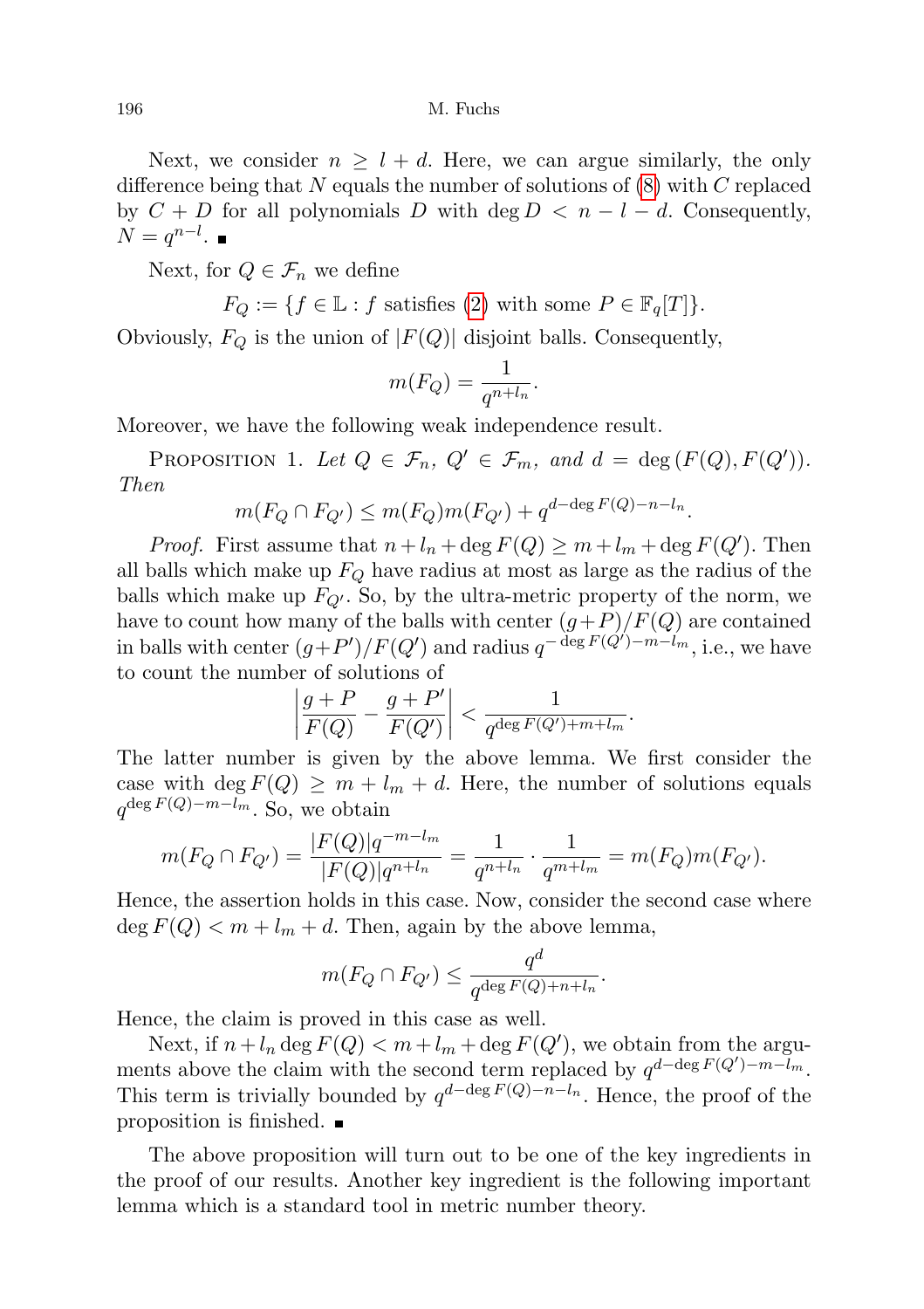LEMMA 2 (Lemma 1.5 in [\[7\]](#page-17-6)). Let  $\xi_n(\omega)$  be a sequence of non-negative random variables defined on a probability space  $(\Omega, \mathcal{B}, P)$ . Let  $\psi_n$  and  $\varphi_n$  be sequences of real numbers with  $0 \leq \psi_n \leq \varphi_n$ . Define

$$
\Phi(N) = \sum_{n \leq N} \varphi_n
$$

and assume that  $\Phi(N) \to \infty$  as  $N \to \infty$ . Finally, assume that

$$
\mathbb{E}\Big(\sum_{M\leq n\leq N}\xi_n-\psi_n\Big)^2\ll\sum_{M\leq n\leq N}\varphi_n
$$

for all non-negative  $M < N$ . Then

$$
\sum_{n\leq N}\xi_n(\omega)=\sum_{n\leq N}\psi_n+\mathcal{O}(\Phi(N)^{1/2}(\log \Phi(N))^{3/2+\epsilon}+\max_{n\leq N}\psi_n),\quad a.s.,
$$

where  $\epsilon > 0$  is an arbitrary constant.

As a first application of this lemma, we show how to deduce Theorem [3](#page-3-0) from it. Therefore, set

 $\xi_n := \#\{\langle P, Q \rangle : \langle P, Q \rangle \text{ is a solution of } (2)\}.$  $\xi_n := \#\{\langle P, Q \rangle : \langle P, Q \rangle \text{ is a solution of } (2)\}.$  $\xi_n := \#\{\langle P, Q \rangle : \langle P, Q \rangle \text{ is a solution of } (2)\}.$ 

This sequence of random variables has the following properties.

PROPOSITION 2.

(i) 
$$
\mathbb{E}\left(\sum_{n\leq N}\xi_n\right)=\Psi(N,\mathcal{F}),
$$

$$
(ii)
$$

$$
\mathbb{E}\Big(\sum_{M\leq n\leq N}\xi_n-\frac{\#\mathcal{F}_n}{q^{n+l_n}}\Big)^2\ll \sum_{M\leq n\leq N}\frac{1}{q^{n+l_n}}\sum_{m\leq n}\sum_{Q\in\mathcal{F}_n}\sum_{Q'\in\mathcal{F}_m}\frac{|(F(Q),F(Q'))|}{|F(Q)|}
$$

for all non-negative integers  $M < N$ .

Proof. Part (i) follows from

$$
\xi_n=\sum_{Q\in\mathcal{F}_n} \mathbf{1}_{F_Q}
$$

and basic properties of the mean value.

For (ii), we also use the above representation which yields

$$
\mathbb{E}\left(\sum_{M\leq n\leq N}\xi_n-\frac{\#\mathcal{F}_n}{q^{n+l_n}}\right)^2
$$
\n
$$
=2\sum_{M\leq n\leq N}\sum_{M\leq m\leq n-1}\sum_{Q\in\mathcal{F}_n,Q'\in\mathcal{F}_m}(m(F_Q\cap F_{Q'})-m(F_Q)m(F_{Q'}))
$$
\n
$$
+\sum_{M\leq n\leq N}\sum_{Q\in\mathcal{F}_n,Q'\in\mathcal{F}_m}(m(F_Q\cap F_{Q'})-m(F_Q)m(F_{Q'})).
$$

Applying Proposition [1](#page-5-0) immediately yields the claimed result.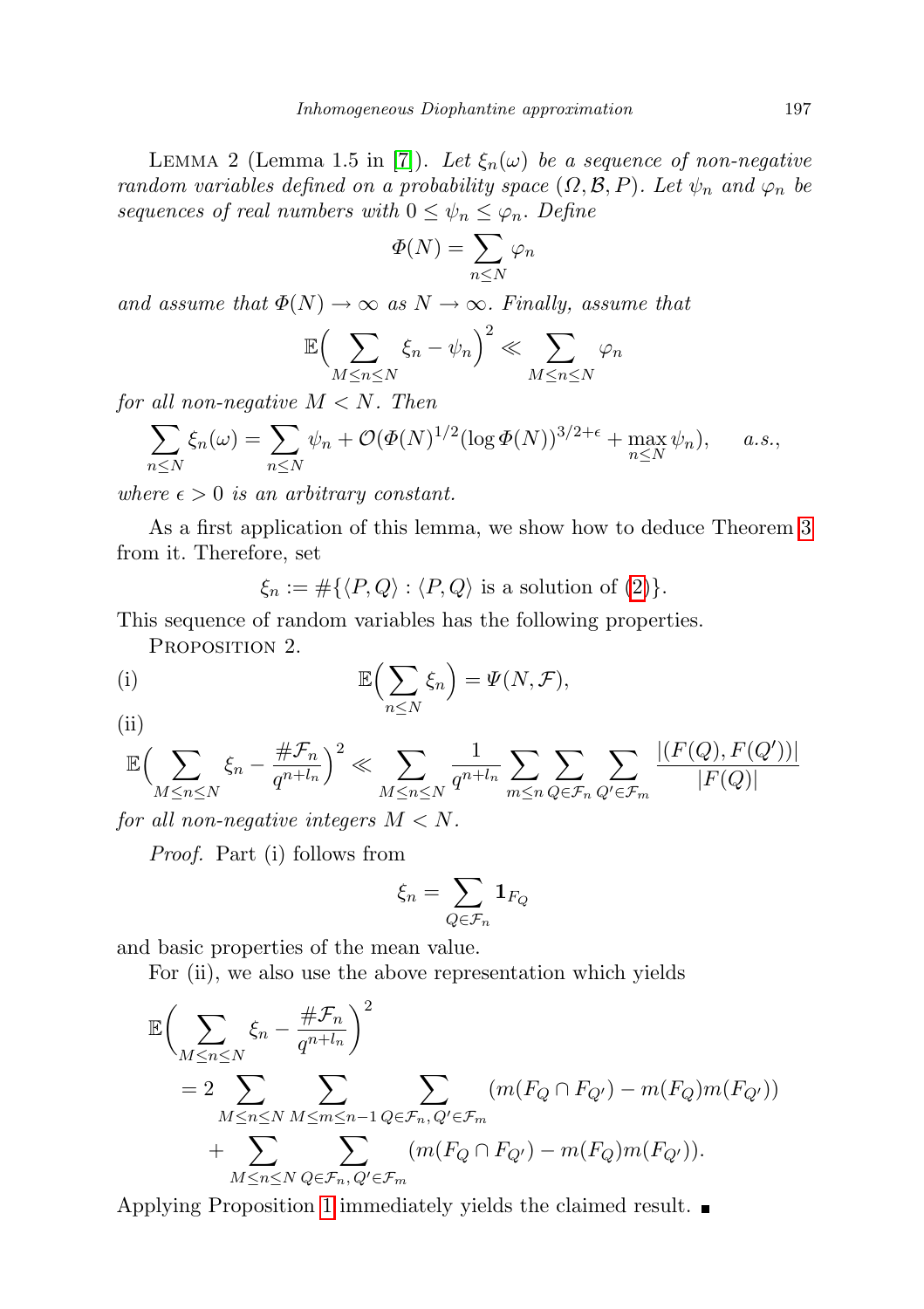Now, we can prove Theorem [3.](#page-3-0)

*Proof of Theorem [3.](#page-3-0)* If  $\Psi(N,\mathcal{F}) \to c \geq 0$  as  $N \to \infty$ , the result follows by a standard application of the Borel–Cantelli lemma. Hence, we can assume that  $\Psi(N,\mathcal{F}) \to \infty$  as  $N \to \infty$ . But then the claim follows from the proposition above together with Lemma [2.](#page-5-1)

Corollary [2](#page-3-1) follows from the last result as follows.

*Proof of Corollary [2.](#page-3-1)* For (i), we use the well-known result (see Chapter 3 in [\[1\]](#page-17-10))

(9) 
$$
\#\mathcal{F}_n = q^n/n + \mathcal{O}(q^{\epsilon n}),
$$

where  $\epsilon < 1$  is a suitable constant. Hence,

<span id="page-7-0"></span>
$$
\Psi(N,\mathcal{F}) = \Psi_1(N) + \mathcal{O}(1).
$$

Moreover,

$$
\Psi_0(N) = \sum_{n \le N} \frac{1}{q^{2n+l_n}} \sum_{m \le n} \sum_{\substack{\deg Q = n \\ Q \text{ monic, irreducible } Q' \text{ monic, irreducible }}} |(Q, Q')|
$$
  

$$
\ll \Psi_1(N),
$$

where the last estimate again follows by [\(9\)](#page-7-0). This proves the claim.

As for (ii), first observe that  $\#\mathcal{F}_n = q^n$  and hence  $\Psi(N,\mathcal{F}) = \Psi(N)$ . The bound for  $\Psi_0(N)$  is slightly more tricky. First,

$$
\Psi_0(N) = \sum_{n \le N} \frac{1}{q^{(t+1)n+l_n}} \sum_{m \le n} \sum_{\substack{\deg Q = n \\ Q \text{ monic } Q' = m \\ Q' \text{ monic } Q' \text{ monic} \\ Q' \text{ monic } Q' \text{ monic} \\ |D|} |(Q^t, (Q')^t)|
$$
  

$$
\ll \sum_{n \le N} \frac{1}{q^{(t+1)n+l_n}} \sum_{\substack{\deg Q = n \\ Q \text{ monic } D \text{ monic} \\ D \text{ monic } D \text{ monic} }} \frac{q^n}{|D|} |D|^t.
$$

Next, we have

$$
\sum_{\substack{\deg Q=n}} \sum_{\substack{D|Q\\Q \text{ monic}}} |D|^{t-1} = \sum_{d \le n} \sum_{\substack{\deg D=d\\D \text{ monic}}} \frac{q^n}{|D|} |D|^{t-1} = q^n \sum_{d \le n} q^{(t-1)d} \ll q^{tn}.
$$

Plugging this into the estimate above yields  $\Psi_0(N) \ll \Psi(N)$ . Hence, the result is established.

3. Schmidt's method in positive characteristic. Note that the method from the last section does not yield a meaningful result for the case  $F(Q) = Q$ . More specifically, it is easily checked that the error term from the proof of Corollary [2\(](#page-3-1)ii) for  $t = 1$  would be larger than the main term. The same phenomenon also occurs in the real case, where this problem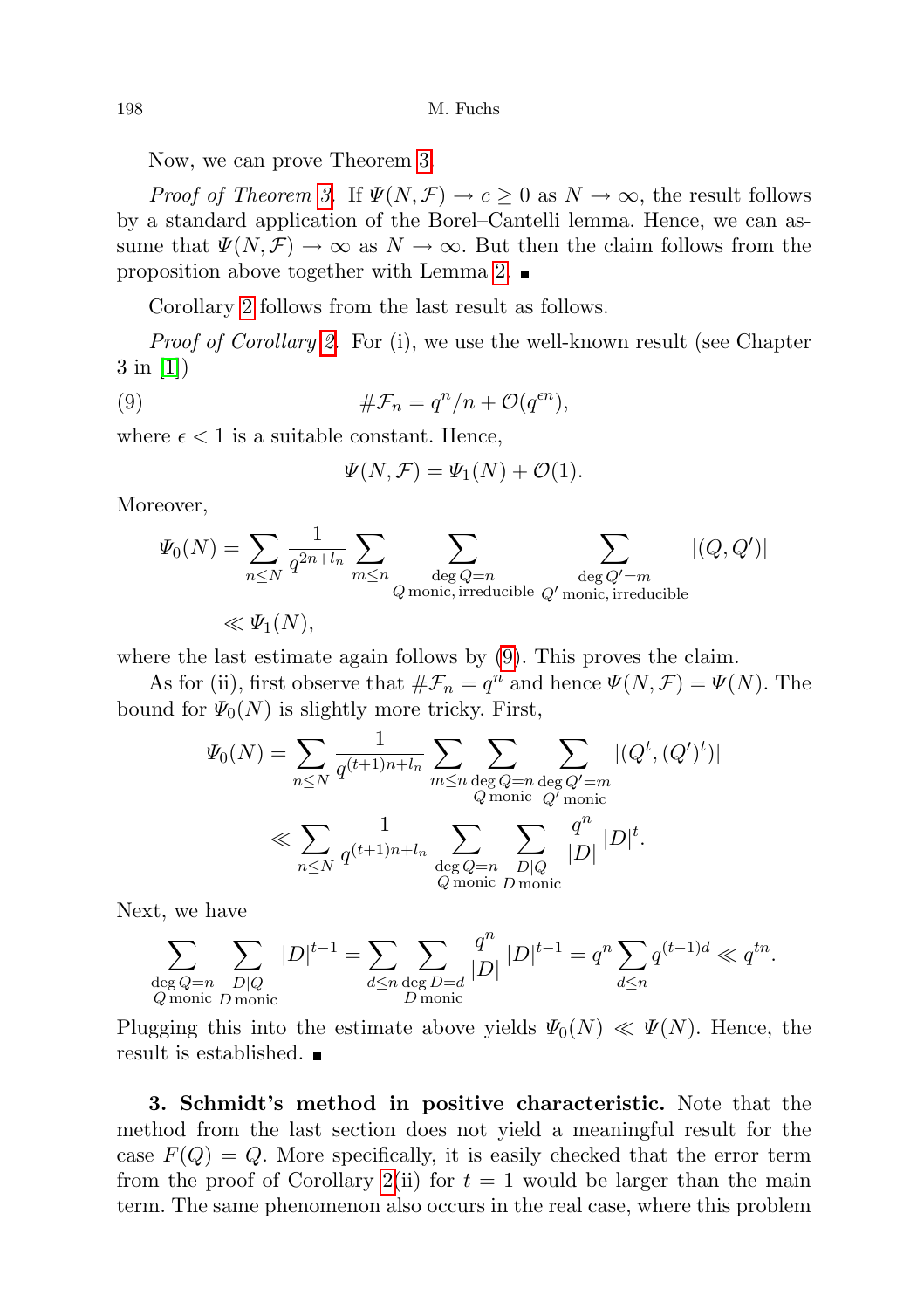was overcome by an ingenious method introduced by W. M. Schmidt in [\[10\]](#page-17-8) and [\[11\]](#page-17-2). In this section, Schmidt's method will be adapted to the current situation.

We start with a couple of (easy) lemmas.

LEMMA 3 (Dirichlet's principle in positive characteristic). For all nonzero polynomials Q there exist polynomials  $A, B$  with  $0 < |A| \leq |Q|$  and  $(A, B) = 1$  such that

$$
\left|g - \frac{B}{A}\right| < \frac{1}{|A| \, |Q|}.
$$

*Proof.* This is proved as in the classical case.

Observe that A and B in the previous lemma just depend on  $\deg Q$ . Subsequently, for any given non-zero polynomial  $Q$ , we will choose a fixed pair  $\langle A, B \rangle$  satisfying the assumption of the previous lemma for a polynomial  $Q'$  with deg  $Q' = \lfloor \deg Q/2 \rfloor$ .

Next, we define the following two sets:

$$
S(Q; k) = \{P : \deg P < \deg Q \text{ and } \deg (P, Q) \leq k\},
$$
  

$$
S^*(Q; k) = \{P : \deg P < \deg Q \text{ and } \deg (AP + B, Q) \leq k\},
$$

whose cardinalities will be denoted by  $\varphi(Q;k)$  and  $\varphi^*(Q;k)$ , respectively.

Lemma 4. We have

$$
\varphi^*(Q;k) \ge \varphi(Q;k).
$$

*Proof.* First, let  $Q = Q_1 Q_2$ , where every prime factor of  $Q_1$  is also a prime factor of A and  $(Q_2, A) = 1$ . Then

$$
\varphi(Q;k) \le \varphi(Q_1;k)\varphi(Q_2;k) \le |Q_1|\varphi(Q_2;k).
$$

Now, note that  $AP + B$  with deg  $P <$  deg  $Q_2$  are all different modulo  $Q_2$ . Hence,  $\varphi(Q_2; k) = \# \{P : \deg P < \deg Q_2 \text{ and } \deg (AP + B, Q_2) \leq k\}.$ Finally, notice that

$$
(AP + B, Q2) = (AP + B, Q1Q2) = (AP + B, Q).
$$

Consequently,

$$
\varphi^*(Q; k) = |Q_1| \cdot \# \{ P : \deg P < \deg Q_2 \text{ and } \deg (AP + B, Q_2) \le k \}.
$$

Combining everything yields the claimed result.

Next, we fix  $F(Q) = Q$ . Moreover, as in the last section, it suffices to consider the case where  $\Psi(N) \to \infty$  as  $N \to \infty$ . The method of the last section does not work when directly applied to the sequence  $\xi_n$ . Therefore, we will approximate this sequence by

$$
\xi_n^* := \# \{ \langle P, Q \rangle : P \in S^*(Q; \Gamma(n)) \text{ and } \langle P, Q \rangle \text{ is a solution of (1)} \},
$$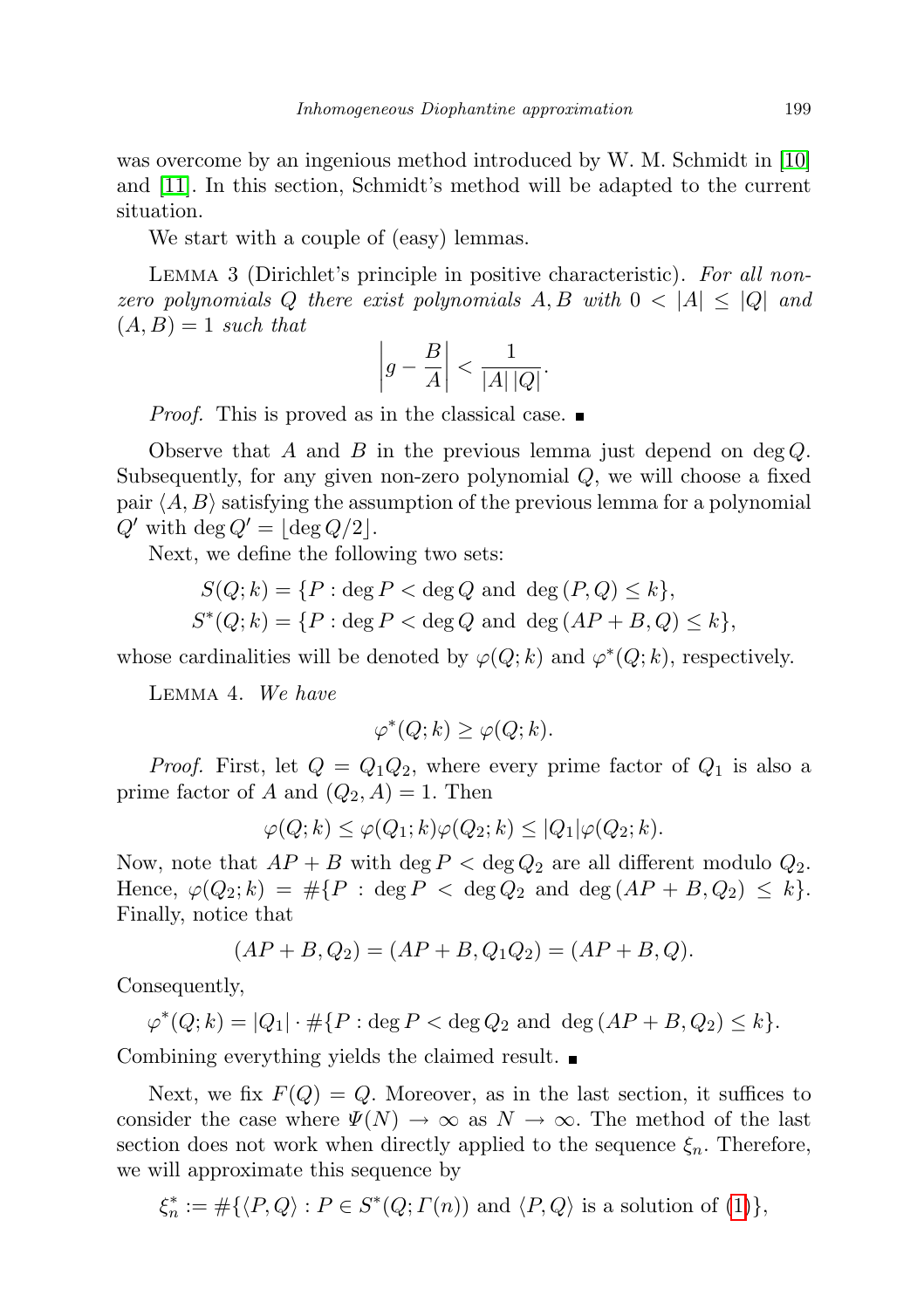where  $\Gamma(n) = \lfloor \log_q \Psi(n)^2 \rfloor$ . Moreover, as in the last section, we define  $F_Q^* := \{ f \in \mathbb{L} : f \text{ satisfies (1) with some } P \in S^*(Q; \Gamma(n)) \}.$  $F_Q^* := \{ f \in \mathbb{L} : f \text{ satisfies (1) with some } P \in S^*(Q; \Gamma(n)) \}.$  $F_Q^* := \{ f \in \mathbb{L} : f \text{ satisfies (1) with some } P \in S^*(Q; \Gamma(n)) \}.$ 

Then

$$
\xi_n^* = \sum_{\substack{\deg Q = n \\ Q \text{ monic}}} \mathbf{1}_{F_Q^*}
$$

and consequently

$$
\mathbb{E}\xi_n^* = \sum_{\substack{\deg Q=n\\Q \text{ monic}}} \frac{\varphi^*(Q; \Gamma(n))}{q^{2n+l_n}}.
$$

The next result shows that the mean values of the partial sums of  $\xi_n$  and  $\xi_n^*$  are very close to each other.

<span id="page-9-0"></span>PROPOSITION 3. We have

$$
\mathbb{E}\Big(\sum_{M\leq n\leq N}\xi_n^*\Big)=\sum_{M\leq n\leq N}\frac{1}{q^{l_n}}+\mathcal{O}(1)
$$

for all non-negative integers  $M < N$ .

Proof. First, observe that

$$
0 \leq \sum_{M \leq n \leq N} \frac{1}{q^{l_n}} - \mathbb{E} \Big( \sum_{M \leq n \leq N} \xi_n^* \Big) = \sum_{M \leq n \leq N} \sum_{\substack{\deg Q = n \\ Q \text{ monic} \\ \deg Q = n}} \frac{q^n - \varphi^*(Q; \Gamma(n))}{q^{2n + l_n}} \\ \leq \sum_{\substack{M \leq n \leq N \\ Q \text{ monic} \\ \deg Q = n}} \frac{q^n - \varphi(Q; \Gamma(n))}{q^{2n + l_n}},
$$

where we have used the above lemma in the last step. Next, it is well-known (see [\[5\]](#page-17-11)) that the number of pairs  $\langle P, Q \rangle$  with deg  $P = l < \text{deg } Q = n, P, Q$ monic and deg  $(P,Q) = k < l$  is given by

$$
q^{n+l-k}\bigg(1-\frac{1}{q}\bigg).
$$

Consequently,

$$
\sum_{\substack{\deg Q=n\\Q \text{ monic}}} \varphi(Q, \Gamma(n)) = \frac{(q-1)^2}{q} \sum_{l=\Gamma(n)+1}^{n-1} \sum_{k=0}^{\Gamma(n)} q^{n+l-k} + \mathcal{O}\Big(\sum_{l=0}^{\Gamma(n)} \sum_{k=0}^{l} q^{n+l-k}\Big)
$$

$$
= q^{2n} + \mathcal{O}(q^{2n-\Gamma(n)}).
$$

Plugging this into the above expression, we obtain

$$
0 \leq \sum_{M \leq n \leq N} \frac{1}{q^{l_n}} - \mathbb{E} \Big( \sum_{M \leq n \leq N} \xi_n^* \Big) \ll \sum_{N \leq n \leq M} \frac{1}{q^{l_n} \Psi(n)^2}.
$$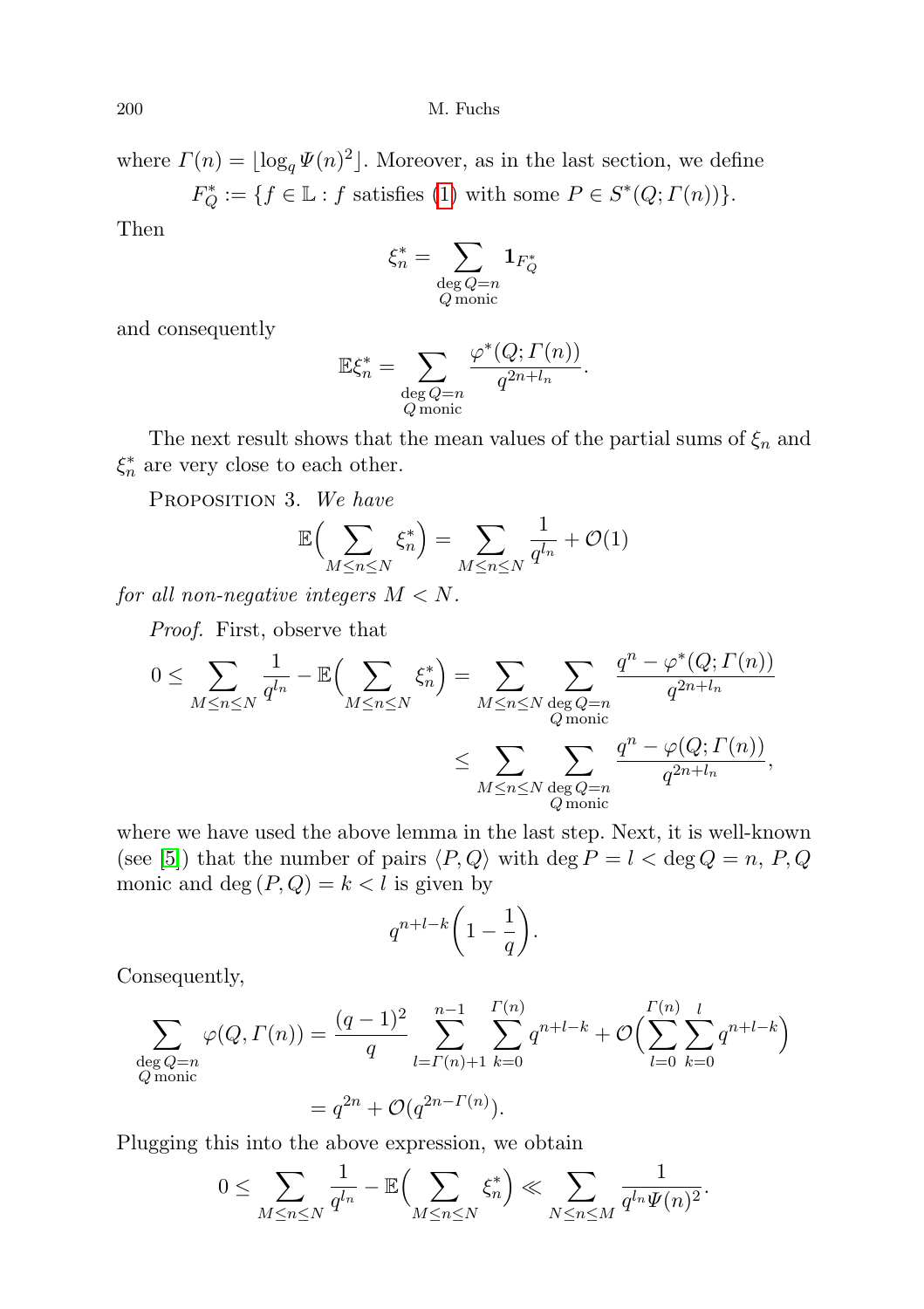Since the latter series is convergent by the Abel–Dini theorem, the claim is proved.

<span id="page-10-2"></span>Finally, we need the following property.

PROPOSITION 4. We have

$$
\mathbb{E}\bigg(\sum_{M\leq n\leq N}\xi_n^*-\frac{1}{q^{l_n}}\bigg)^2\ll \sum_{M\leq n\leq N}\frac{\varGamma(n)}{q^{l_n}}
$$

for all non-negative integers  $M < N$ .

Proof. We start with an observation that is needed below. By a close inspection of the proof of Proposition [1,](#page-5-0) we have

<span id="page-10-0"></span>(10) 
$$
m(F_Q^* \cap F_{Q'}^*) \leq \frac{1}{q^{n+l_n}} \cdot \frac{1}{q^{m+l_m}} + \frac{1}{q^{2n+l_n}} A(Q, Q'),
$$

where  $A(Q, Q')$  is the number of all pairs  $P, P'$  with  $P \in S^*(Q; \Gamma(n)), P' \in$  $S^*(Q'; \Gamma(m))$  and

<span id="page-10-1"></span>(11) 
$$
|g(Q - Q') + P'Q - PQ'| < \min\{|(Q, Q')|, q^{\max\{n-m-l_m, m-n-l_n\}}\}.
$$

Moreover, observe that  $A(Q, Q') \leq |(Q, Q')|$ .

We will use this to bound the expected value from the claim. First,

$$
\mathbb{E}\left(\sum_{M\leq n\leq N}\xi_n^*-\frac{1}{q^{l_n}}\right)^2
$$
\n
$$
=\sum_{M\leq n\leq N}\sum_{M\leq m\leq N}\mathbb{E}\xi_n^*\cdot\xi_m^*-2\sum_{M\leq n\leq N}\frac{1}{q^{l_n}}\mathbb{E}\Big(\sum_{N\leq n\leq M}\xi_n^*\Big)
$$
\n
$$
+\sum_{M\leq n\leq N}\sum_{M\leq m\leq N}\frac{1}{q^{l_n}}\cdot\frac{1}{q^{l_m}}
$$
\n
$$
=\sum_{M\leq n\leq N}\sum_{M\leq m\leq N}\left(\mathbb{E}\xi_n^*\cdot\xi_m^*-\frac{1}{q^{l_n}}\cdot\frac{1}{q^{l_m}}\right)+\mathcal{O}\Big(\sum_{M\leq n\leq N}\frac{1}{q^{l_n}}\Big)
$$
\n
$$
=2\sum_{M\leq n\leq N}\sum_{M\leq m\leq n-1}\left(\mathbb{E}\xi_n^*\cdot\xi_m^*-\frac{1}{q^{l_n}}\cdot\frac{1}{q^{l_m}}\right)+\sum_{M\leq n\leq N}\left(\mathbb{E}(\xi_n^*)^2-\frac{1}{q^{2l_n}}\right)
$$
\n
$$
+\mathcal{O}\Big(\sum_{M\leq n\leq N}\frac{1}{q^{l_n}}\Big),
$$

where the third step follows from Proposition [3.](#page-9-0) Now, applying [\(10\)](#page-10-0) gives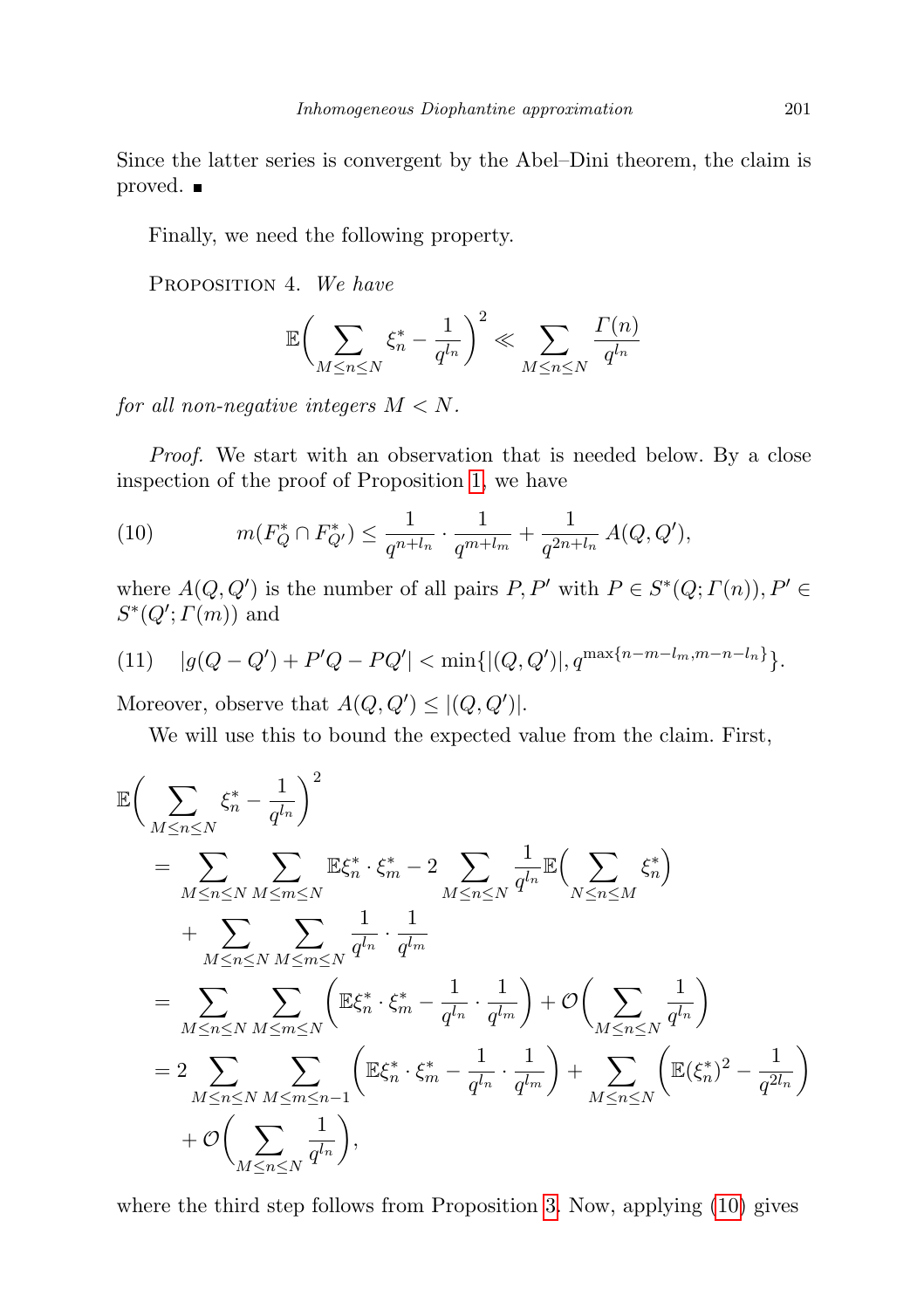$$
\sum_{M \leq m \leq n} \mathbb{E} \xi_n^* \cdot \xi_m^* = \sum_{M \leq m \leq n} \sum_{\substack{\deg Q = n \\ Q \text{ monic } Q' \text{ monic} \\ \deg Q = n}} \sum_{\substack{\deg Q' = m \\ \deg Q' = m}} m(F_Q^* \cap F_{Q'}^*)
$$
\n
$$
\leq \frac{1}{q^{l_n}} \cdot \sum_{M \leq m \leq n} \frac{1}{q^{l_m}} + \frac{1}{q^{2n + l_n}} \sum_{M \leq m \leq n} \sum_{\substack{\deg Q = n \\ Q \text{ monic } Q' = m \\ \deg Q' = m}} A(Q, Q').
$$

Using this to bound the first and second term in the expression above yields

<span id="page-11-1"></span>(12) 
$$
\mathbb{E}\left(\sum_{M\leq n\leq N}\xi_n^*-\frac{1}{q^{l_n}}\right)^2
$$
  

$$
\ll \sum_{M\leq n\leq N}\frac{1}{q^{2n+l_n}}\sum_{M\leq m\leq n}\sum_{\substack{\deg Q=n\\\text{q monic }Q'\text{ monic}}}A(Q,Q')+\sum_{M\leq n\leq N}\frac{1}{q^{l_n}}.
$$

Next, we will estimate

$$
\varSigma := \sum_{M \le n \le N} \frac{1}{q^{2n+l_n}} \sum_{M \le m \le n} \sum_{\substack{\deg Q = n \\ Q \text{ monic}}} \sum_{\substack{Q' = m \\ Q' \text{ monic}}} A(Q, Q').
$$

Therefore, we fix an arbitrary small  $\delta$  and break  $\Sigma$  into two parts  $\Sigma'$  and  $\Sigma''$ , where the first part runs over all pairs  $\langle Q, Q' \rangle$  with deg  $Q' \leq \lceil n - 1 \rceil$  $\delta \deg(Q, Q')$  and the second part runs over the remaining pairs. In order to bound  $\Sigma'$ , we change the order of summation as follows: first we sum over Q, then over  $D | Q$  and finally over  $Q'$  with  $D = (Q, Q')$ . Note that for fixed Q and D the number of Q's is bounded by  $q^{n}/|D|^{1+\delta}$ . This together with  $A(Q, Q') \leq |D|$  then yields

$$
\begin{split} \varSigma' &= \sum_{M \leq n \leq N} \frac{1}{q^{2n+l_n}} \sum_{\substack{\deg Q = n \\ Q \text{ monic} \\ D \text{ monic}}} \sum_{\substack{D | Q \\ D \text{ monic} \\ D \text{ monic}}} \frac{q^n}{|D|^{1+\delta}} \, |D| \\ &\ll \sum_{M \leq n \leq N} \frac{1}{q^{l_n}} \sum_{\substack{\deg D \leq n \\ D \text{ monic}}} \frac{1}{|D|^{1+\delta}} \ll \sum_{M \leq n \leq N} \frac{1}{q^{l_n}}. \end{split}
$$

As for  $\Sigma''$ , observe that deg  $Q' > [n - \delta \deg(Q, Q')]$  implies

<span id="page-11-0"></span>
$$
\min\{|(Q,Q')|, q^{\max\{n-m-l_m, m-n-l_n\}}\} < |(Q,Q')|^\delta.
$$

Hence, for all  $\langle Q, Q' \rangle$  involved in the range of  $\Sigma''$  the relation [\(11\)](#page-10-1) can be replaced by

(13) 
$$
|g(Q - Q') + P'Q - PQ'| < |(Q, Q')|^{\delta}.
$$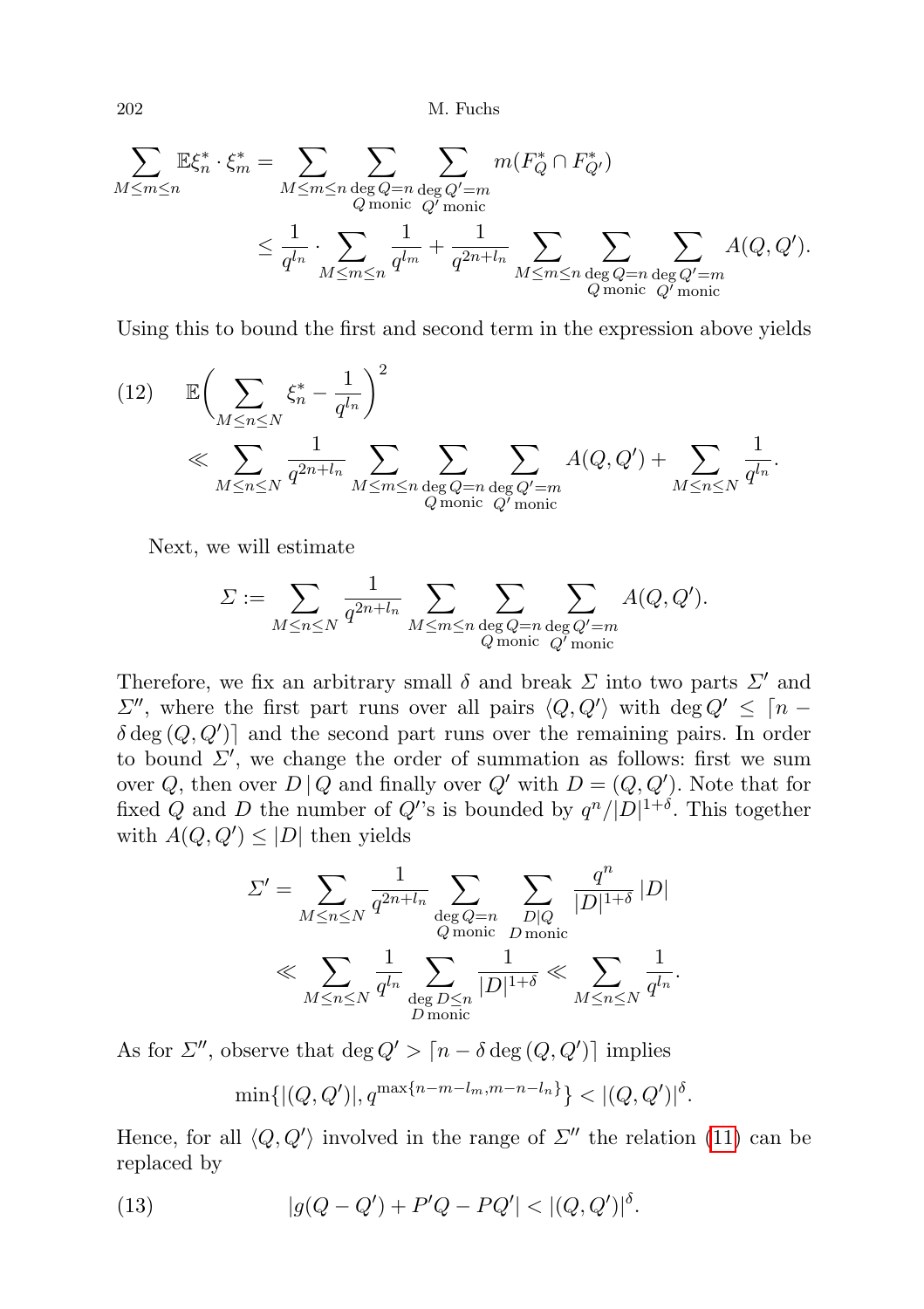This yields

$$
\varSigma'' \ll \sum_{M \leq n \leq N} \frac{1}{q^{2n+l_n}} \sum_{M \leq m \leq n} \sum_{\substack{\deg Q = n \\ Q \text{ monic}}} \sum_{\substack{Q' = m \\ Q' \text{ monic}}} B(Q, Q'),
$$

where  $B(Q, Q')$  denotes the number of all  $P, P'$  with  $P \in S^*(Q; \Gamma(n))$  and  $P' \in S^*(Q'; \Gamma(m))$  that satisfy [\(13\)](#page-11-0). Again note that  $B(Q, Q') \leq |(Q, Q')|$ .

Collecting all bounds so far, we see that the right hand side of [\(12\)](#page-11-1) can be replaced by

<span id="page-12-1"></span>(14) 
$$
\sum_{M \leq n \leq N} \frac{1}{q^{2n+l_n}} \sum_{M \leq m \leq n} \sum_{\substack{\deg Q = n \\ Q \text{ monic}}} \sum_{\substack{Q' = m \\ Q' \text{ monic}}} B(Q, Q') + \sum_{M \leq n \leq N} \frac{1}{q^{l_n}}.
$$

Next, we will estimate the first term

$$
\Sigma_0 := \sum_{M \le n \le N} \frac{1}{q^{2n+l_n}} \sum_{M \le m \le n} \sum_{\substack{\deg Q = n \\ Q \text{ monic}}} \sum_{\substack{Q' = m \\ Q' \text{ monic}}} B(Q, Q'),
$$

which we will break into three parts  $\Sigma'_0, \Sigma''_0, \Sigma'''_0$ , where the ranges will be given below. For every part we will proceed as for  $\Sigma'$  above. More precisely, we will change the order of summation as follows: just as for  $\Sigma'$ , the first two sums will run over Q and  $D | Q$ . The final sum will run over  $\overline{Q}'$  with  $(\bar{Q}', Q/D) = 1$ . Here, we introduce the notation  $Q' = D\bar{Q}'$  and  $Q = D\bar{Q}$ . Using this notation, we can rewrite [\(13\)](#page-11-0) as

<span id="page-12-0"></span>(15) 
$$
|g(\bar{Q} - \bar{Q}') + P'\bar{Q} - P\bar{Q}'| < |D|^{-1+\delta}.
$$

Finally, we need the notation  $R = g - B/A$ , where  $\langle A, B \rangle$  is the pair belonging to Q. Now, we will separately estimate the three parts  $\Sigma'_0, \Sigma''_0, \Sigma'''_0$ .

As for  $\Sigma_0'$ , the first two sums of this part run over all  $\langle Q, D \rangle$  with  $D | Q$ and  $|A| \geq |\tilde{D}|^{\delta_1}$ , where  $\delta_1$  will be chosen later. The last sum runs over  $\overline{Q}$ <sup>*i*</sup> and our goal is to count the number of  $\overline{Q}'$  such that [\(15\)](#page-12-0) has solutions in P, P' (whose number will then be bounded by  $|D|$ ). First, we consider  $\overline{Q}'$  of the form  $\overline{Q}' = C_1 + C_2$ , where  $C_1$  is fixed and  $C_2$  is an arbitrary polynomial with deg  $C_2 <$  deg A. Plugging this into [\(15\)](#page-12-0) and doing some simplifications yields

$$
|gC_2 + L + \bar{g}| < |D|^{-1+\delta},
$$

where  $\bar{g} \in \mathbb{L}$  does not depend on  $C_2 \in \mathbb{F}_q[T]$  and L might depend on  $C_2$ . From the ultra-metric property of the norm, we obtain

$$
\left|\frac{B}{A}C_2+L+\bar{g}\right| \le \max\{|gC_2+L+\bar{g}|,|RC_2|\} < \max\{|D|^{-1+\delta},|RA|\}.
$$

Observe that since  $C_2$  runs through a complete set of residues modulo A and  $(A, B) = 1$ ,  $BC_2$  also runs through a complete set of residues modulo A.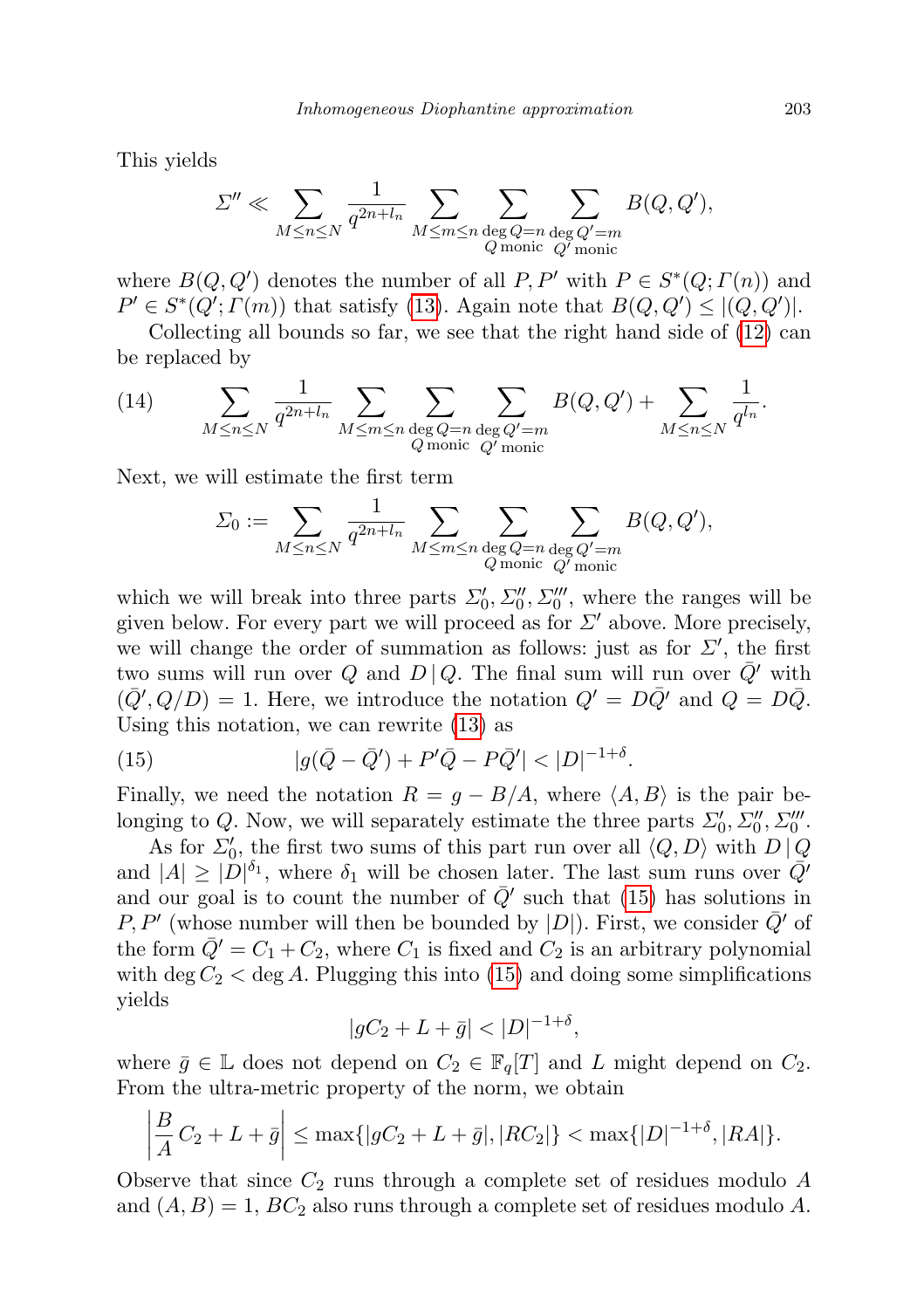Consequently,

$$
\left|\frac{C}{A} + \bar{L} + \bar{g}\right| < \max\{|D|^{-1+\delta}, |RA|\},
$$

where we now have to count the number of  $C$ 's satisfying this inequality with deg  $C <$  deg A. Here, L is another polynomial that might depend on C. However, since the right hand side of the above inequality is smaller than 1,  $L$  must be equal to 0. Thus,

$$
|C + A\bar{g}| < \max\{|A| \, |D|^{-1+\delta}, |RA^2|\} \le \max\{|A| \, |D|^{-1+\delta}, 1\}
$$

and the number of such C's is clearly bounded by  $|A||D|^{-1+\delta}+1$ . Next, observe that the number of  $C_1$ 's above is bounded by  $|Q| |DA|^{-1}+1$ . Therefore, the number of  $\overline{Q}'$  such that [\(15\)](#page-12-0) has a solution in  $\overline{P}$ ,  $\overline{P}'$  is bounded by

$$
(|A||D|^{-1+\delta} + 1)(|Q||DA|^{-1} + 1)
$$
  
\n
$$
\leq |Q||D|^{-2+\delta} + |Q||D|^{-1-\delta_1} + \sqrt{|Q|}|D|^{-1+\delta} + 1 \ll |Q||D|^{-1-\delta_1} + 1,
$$

where  $\delta_1, \delta$  are chosen such that  $\delta + \delta_1 \leq 1/2$ . Overall, this yields the following bound for  $\Sigma'_0$ :

<span id="page-13-1"></span>(16) 
$$
\Sigma'_{0} \ll \sum_{M \leq n \leq N} \frac{1}{q^{2n+l_{n}}} \sum_{\substack{\text{deg }Q=n\\Q \text{ monic}}} \sum_{\substack{D|Q\\D \text{ monic}}} \left(\frac{q^{n}}{|D|^{1+\delta_{1}}} + 1\right)|D|
$$

$$
\ll \sum_{M \leq n \leq N} \frac{1}{q^{l_{n}}} + \sum_{M \leq n \leq N} \frac{1}{q^{n+l_{n}}} \sum_{\substack{\text{deg }D \leq n\\D \text{ monic}}} 1 \ll \sum_{M \leq n \leq N} \frac{1}{q^{l_{n}}}.
$$

Next, we turn to  $\Sigma_0''$  whose first two sums run over all pairs  $\langle Q, D \rangle$  with  $D | Q, |A| < |D|^{\delta_1}$ , and  $|R| \ge |D|/|QA|$ . Again, we will estimate the number of solutions of [\(15\)](#page-12-0) in  $\overline{Q}'$ , P, P'. Therefore, first observe that (15) can be rewritten as

(17) 
$$
\left| RC + \frac{L}{A} \right| < |D|^{-1+\delta}
$$

for some polynomials  $C$  and  $L$ . If  $L$  is fixed, then the number of solutions in C of the above inequality is bounded by  $|R|^{-1}|D|^{-1+\delta}+1$ . On the other hand, we have

<span id="page-13-0"></span>
$$
|L| \le \max\{|A| |D|^{-1+\delta}, |RCA|\} \le \max\{|A| |D|^{-1+\delta}, |RQA|/|D|\}.
$$

So, overall, for the number of  $C$ 's such that there exist  $L$  satisfying [\(17\)](#page-13-0) we obtain the bound

$$
(|R|^{-1}|D|^{-1+\delta} + 1)(|A||D|^{-1+\delta} + |RQA|/|D| + 1)
$$
  
\n
$$
\ll |QA^2||D|^{-3+2\delta} + |QA||D|^{-2+\delta} + \sqrt{|Q|}|D|^{-1} + 1
$$
  
\n
$$
\ll |Q||D|^{-2+\delta+\delta_1} + \sqrt{|Q|}|D|^{-1} + 1.
$$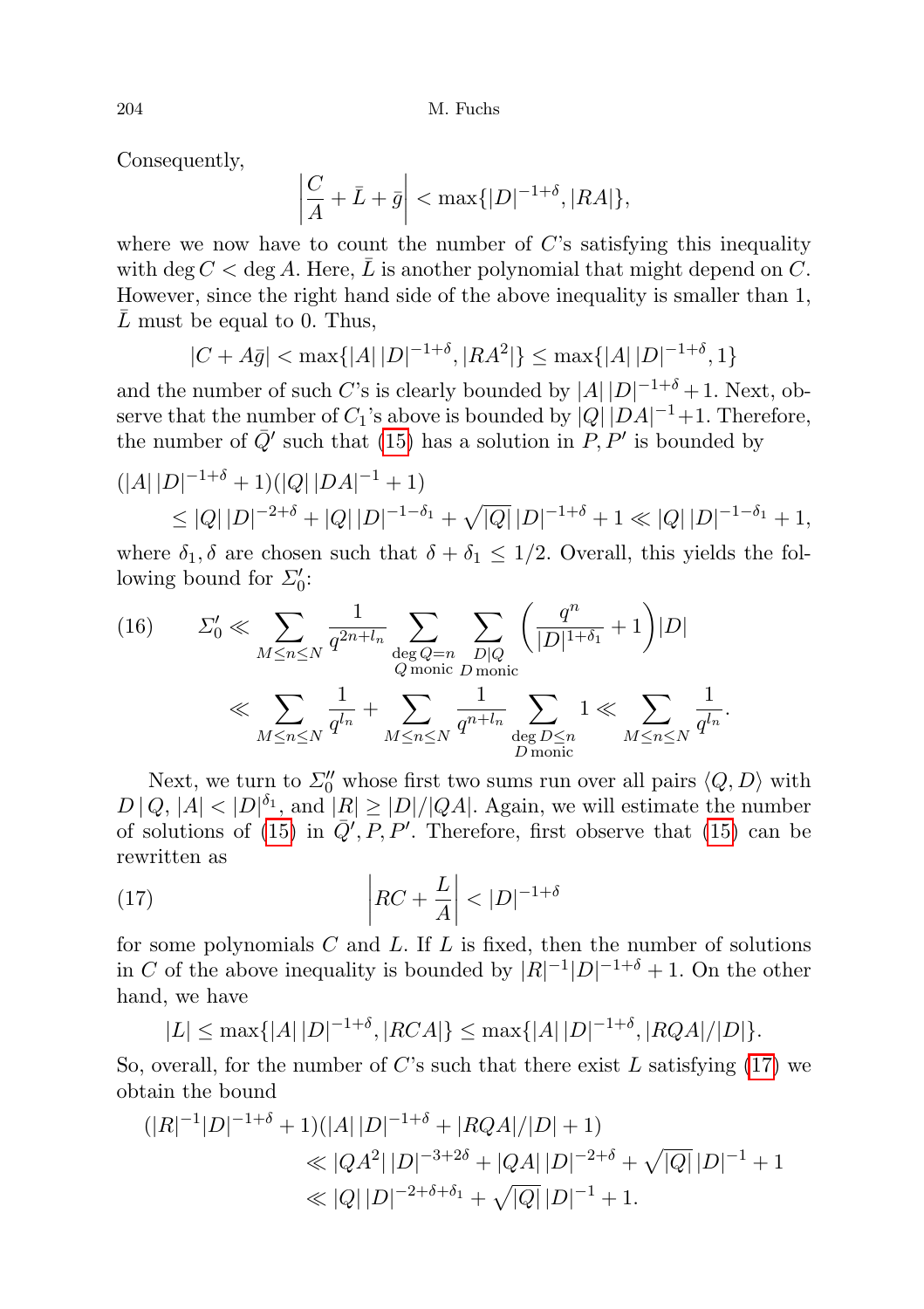Note that the above number also equals the number of  $\bar{Q}$ 's such that [\(14\)](#page-12-1) has solutions in  $P, P'$ . Hence,  $\Sigma_0''$  is bounded as follows:

<span id="page-14-0"></span>(18) 
$$
\Sigma_0'' \ll \sum_{M \le n \le N} \frac{1}{q^{2n+l_n}} \sum_{\substack{\text{deg }Q=n\\Q \text{ monic}}} \sum_{\substack{D|Q\\D \text{ monic}}} \left( \frac{q^n}{|D|^{2-\delta-\delta_1}} + \frac{q^{n/2}}{|D|} + 1 \right) |D|
$$

$$
\ll \sum_{M \le n \le N} \frac{1}{q^{l_n}} + \sum_{M \le n \le N} \frac{1}{q^{n/2+l_n}} \sum_{\substack{\text{deg }D \le n\\D \text{ monic}}} \frac{1}{|D|}
$$

$$
\ll \sum_{M \le n \le N} \frac{1}{q^{l_n}} + \sum_{M \le n \le N} \frac{n}{q^{n/2+l_n}} \ll \sum_{M \le n \le N} \frac{1}{q^{l_n}}.
$$

So, what is left is to bound  $\Sigma_0'''$ . Here, the first two sums run over all pairs  $\langle Q, D \rangle$  with  $D | Q, |A| < |D|^{\delta_1}$ , and  $|R| < |D|/|QA|$ . Then [\(15\)](#page-12-0) together with the ultra-metric property of the norm yields

$$
\begin{aligned} |\bar{Q}(AP' + B) - \bar{Q}'(AP + B)| \\ &\leq \max\{|R(\bar{Q} - \bar{Q}')A|, |A| \, |g(\bar{Q} - \bar{Q}') + P'\bar{Q} - P\bar{Q}'|\} < 1. \end{aligned}
$$

Consequently,

$$
\overline{Q}(AP' + B) = \overline{Q}'(AP + B).
$$

Thus  $AP + B \equiv 0 \mod \bar{Q}$  and this implies deg  $\bar{Q} \leq \Gamma(n)$ . The latter in turn yields deg  $D \geq n - \Gamma(n)$ . So, in this case, we obtain the bound

<span id="page-14-1"></span>(19) 
$$
\sum_{0}^{m} \ll \sum_{M \leq n \leq N} \frac{1}{q^{2n+l_n}} \sum_{\substack{\text{deg }Q=n\\Q \text{ monic} \\ \text{deg }D \geq n-\Gamma(n)}} \sum_{\substack{\text{dip }Q \text{ monic} \\ \text{deg }D \geq n-\Gamma(n)}} \frac{q^n}{|D|} |D|
$$

$$
= \sum_{M \leq n \leq N} \frac{1}{q^{n+l_n}} \sum_{\substack{\text{deg }Q=n\\Q \text{ monic} \\ \text{deg }D \leq \Gamma(n)}} 1 \ll \sum_{M \leq n \leq N} \frac{\Gamma(n)}{q^{l_n}}.
$$

Finally, combining [\(16\)](#page-13-1), [\(18\)](#page-14-0), and [\(19\)](#page-14-1) gives the bound

$$
\Sigma_0 \ll \sum_{M \le n \le N} \frac{\Gamma(n)}{q^{l_n}}.
$$

Plugging this into [\(14\)](#page-12-1) then proves the claimed result.  $\blacksquare$ 

Now, we can start with the proof of Theorem [1.](#page-1-1)

Proof of Theorem [1.](#page-1-1) First, from Proposition [4](#page-10-2) together with Lemma [2,](#page-5-1) we obtain

$$
\sum_{n \le N} \xi_n^* = \Psi(N) + \mathcal{O}(\Psi^*(N)^{1/2} (\log \Psi^*(N))^{3/2 + \epsilon}), \quad \text{a.s.},
$$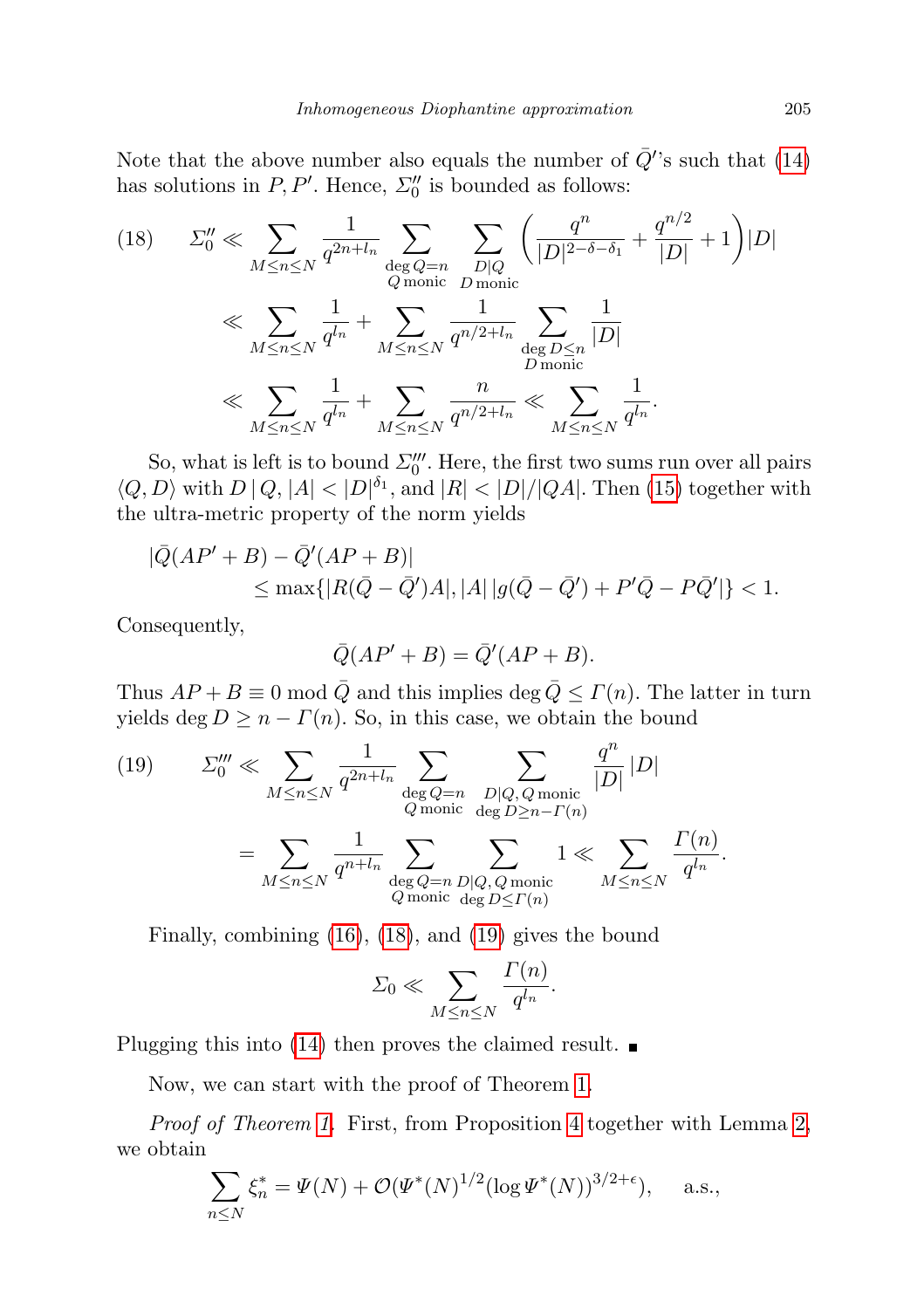where  $\epsilon > 0$  is an arbitrary constant. Next, observe

$$
\Psi^*(N) = \sum_{n \le N} \frac{\Gamma(n)}{q^{l_n}} \ll \Psi(N) \log \Psi(N).
$$

Hence, the claimed result holds for the sequence  $\xi_n^*$ .

In order to show that it holds for  $\xi_n$  as well, observe that from Proposition [3,](#page-9-0)

$$
P\left(\sum_{n\leq N}(\xi_n-\xi_n^*)>\log \Psi(N)\right)\ll (\log \Psi(N))^{-1}.
$$

Next, choose  $N_k$  to be the minimal positive integer with  $\log \Psi(N_k) \geq 2^k$ . Then, the Borel–Cantelli lemma implies that

$$
\sum_{n \le N_k} (\xi_n - \xi_n^*) \le \log \Psi(N_k)
$$

for almost all f and k large enough. Now, let N be a large enough integer with  $N_k \leq N < N_{k+1}$ . Then

$$
\sum_{n \leq N} (\xi_n - \xi_n^*) \leq \sum_{n \leq N_{k+1}} (\xi_n - \xi_n^*) \leq \log \Psi(N_{k+1}) \ll \log \Psi(N_k) \ll \log \Psi(N).
$$

Overall, we have shown that for almost all  $f$ ,

$$
\sum_{n\leq N}\xi_n=\sum_{n\leq N}\xi_n^*+\mathcal{O}(\log \Psi(N)).
$$

Combining this with the above result yields the claim.  $\blacksquare$ 

We note that Theorem [2](#page-2-3) also follows from the method above with only minor modifications. So, what is left is the proof of Corollary [1.](#page-2-2)

*Proof of Corollary [1.](#page-2-2)* For (i), choose  $F$  such that

$$
\mathcal{F} = \{ C + LD : C + LD \text{ monic and } L \in \mathbb{F}_q[T] \}.
$$

Then  $\#\mathcal{F}_n = q^n/|D|$  for all  $n \geq \text{deg } D$ . Consequently,

$$
\Psi(N,\mathcal{F}) = \frac{1}{|D|}\Psi(N) + \mathcal{O}(1).
$$

For (ii), it suffices to point out that it is well-known (see Chapter 3 in [\[1\]](#page-17-10)) that the number of monic, square-free polynomials of degree  $n \geq 2$  is  $q^n - q^{n-1}$ . Hence,

$$
\Psi(N,\mathcal{F}) = \frac{q-1}{q}\Psi(N) + \mathcal{O}(1).
$$

From this the result follows.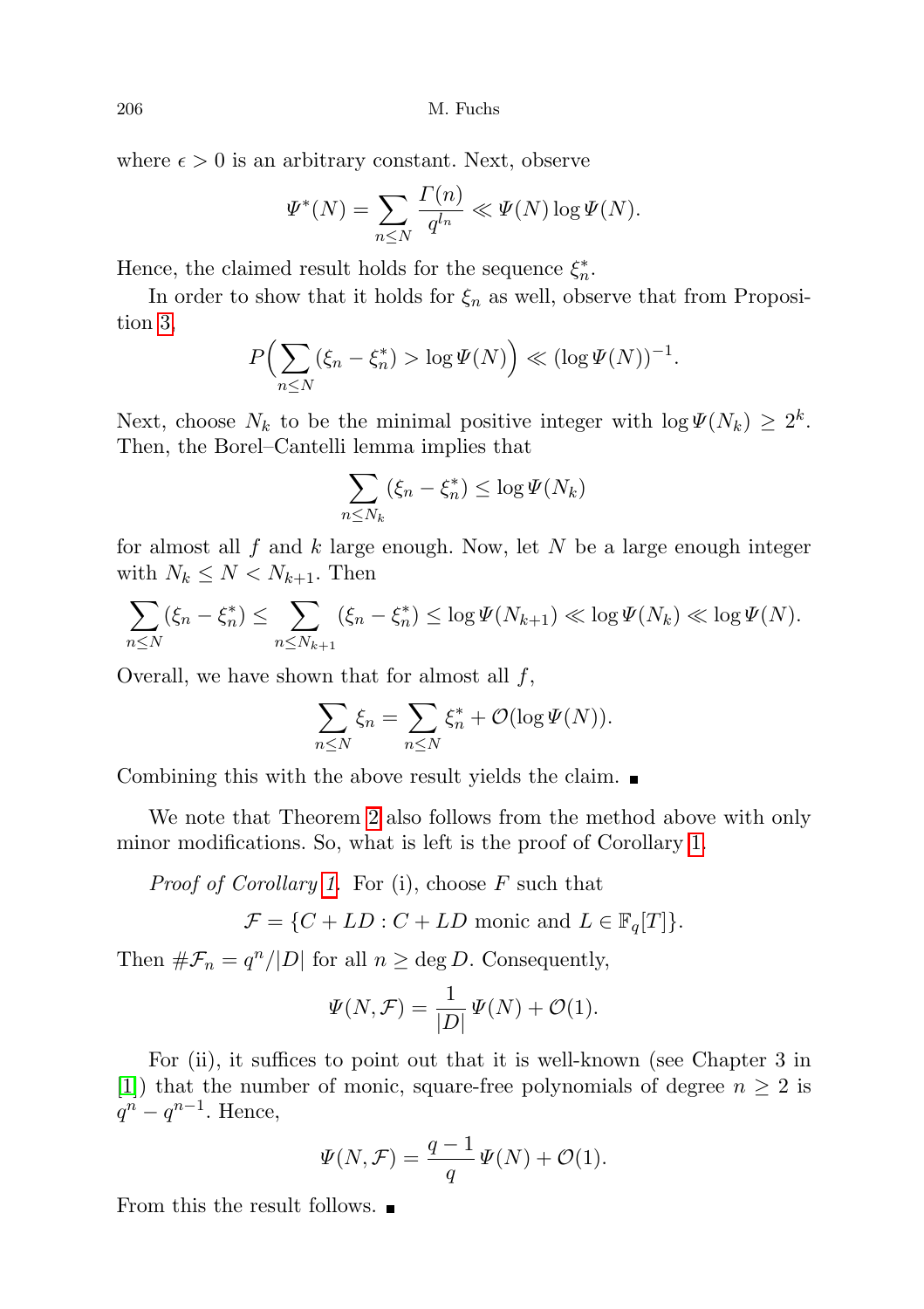4. The "double-metric" and the other "single-metric" case. We first turn our attention to the "double-metric" case. So, in the following, we consider [\(1\)](#page-1-0) with both  $f, g$  random. As before, we define the set

 $F_Q := \{ \langle f, g \rangle \in \mathbb{L} \times \mathbb{L} : \langle f, g \rangle \text{ is a solution of (1) with some } P \in \mathbb{F}_q[T] \},\$  $F_Q := \{ \langle f, g \rangle \in \mathbb{L} \times \mathbb{L} : \langle f, g \rangle \text{ is a solution of (1) with some } P \in \mathbb{F}_q[T] \},\$  $F_Q := \{ \langle f, g \rangle \in \mathbb{L} \times \mathbb{L} : \langle f, g \rangle \text{ is a solution of (1) with some } P \in \mathbb{F}_q[T] \},\$ where  $Q$  is a non-zero polynomial.

As already mentioned in the introduction, this case is much easier than the "single-metric" case discussed in the previous sections. The reason for this is the second property of the following lemma which was proved in [\[8\]](#page-17-0).

Lemma 5.

(i) 
$$
(m \times m)(F_Q) = \frac{1}{q^{n+l_n}},
$$

(ii)  $(m \times m)(F_Q \cap F_{Q'}) = (m \times m)(F_Q)(m \times m)(F_{Q'})$  for  $Q \neq Q'$ .

So, if we define

 $\xi_n := \#\{\langle P, Q \rangle : \langle P, Q \rangle \text{ is a solution of (1)}\},\$  $\xi_n := \#\{\langle P, Q \rangle : \langle P, Q \rangle \text{ is a solution of (1)}\},\$  $\xi_n := \#\{\langle P, Q \rangle : \langle P, Q \rangle \text{ is a solution of (1)}\},\$ 

then we again have

$$
\xi_n = \sum_{\substack{\deg Q = n \\ Q \text{ monic}}} \mathbf{1}_{F_Q}.
$$

However, the above lemma shows that  $\xi_n$  considered as a sequence of random variables on the product probability space is pairwise independent. This yields

$$
\mathbb{E}\left(\sum_{M\leq n\leq N}\xi_n - \frac{1}{q^{l_n}}\right)^2 = \sum_{M\leq n\leq N} \text{Var}(\xi_n) = \sum_{M\leq n\leq N} \frac{1}{q^{l_n}} \left(1 - \frac{1}{q^{n+l_n}}\right)
$$

$$
= \sum_{M\leq n\leq N} \frac{1}{q^{l_n}} + \mathcal{O}(1).
$$

Hence, if we assume that

$$
\Psi(N) := \sum_{n \le N} \frac{1}{q^{l_n}} \to \infty \quad \text{as } N \to \infty,
$$

then Lemma [2](#page-5-1) directly applies and yields the following result (whose proof in case the above assumption does not hold is trivial).

THEOREM 4. The number of solutions of [\(1\)](#page-1-0) with  $0 \le \deg Q \le N$  is  $1/2$ 

$$
\Psi(N) + \mathcal{O}(\Psi(N)^{1/2} (\log \Psi(N))^{3/2 + \epsilon}), \quad a.s.,
$$

where  $\epsilon > 0$  is an arbitrary constant.

Note that a.s. here means with respect to the product measure  $m \times m$ .

Finally, we briefly discuss the other "single-metric" case where the roles of f and g are interchanged. Therefore, assume now that f is fixed and g is random. Here, without proof, we state the following result: for any sequence